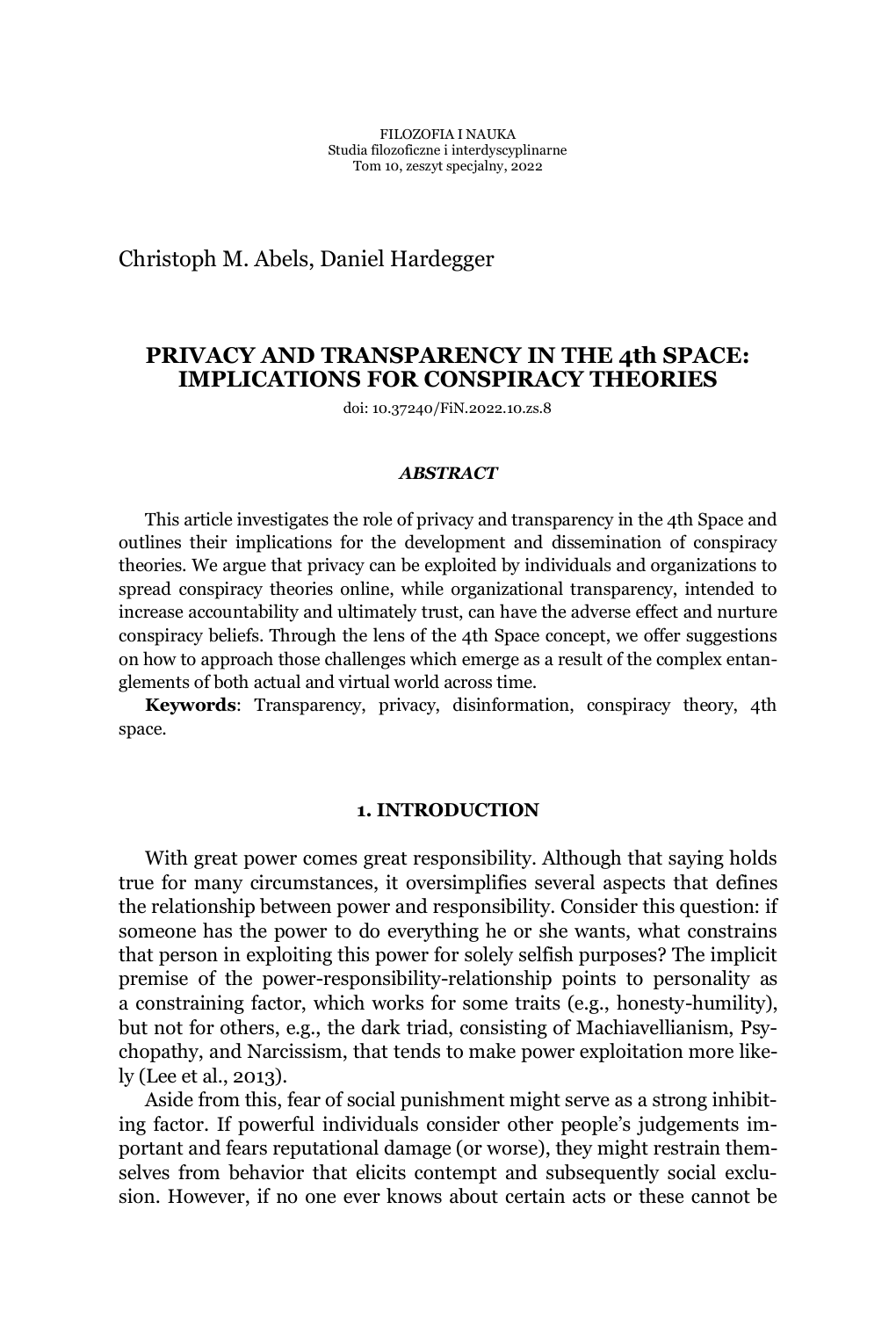attributed to a specific individual, social punishment is of no concern. Beyond that, being able to conceal one's actions can even constitute a source of power, as the individual is no longer bound to normative expectations and civility, if the fear of punishment was the only thing that restrained the individual.

In the virtual world as well as the 4th Space, this power comes from the absence of attribution. When no one is able to link your online behavior to your offline identity, you are free to do whatever you want online without the fear of being punished, either legally or socially, for your misbehavior. In the actual world,<sup>1</sup> being able to avoid public scrutiny is seen as enabling corruption in government and corporate misconduct. However, there are reasons to obscure an individual's identity, e.g., to avoid governmental harassment in autocratic regimes. Privacy, obscuring an individual's identity, can therefore be understood as a protective layer against powerful actors allowing freedom from undue interference (Floridi, 2016). In contrast, organizations like governments and corporations are inherently more powerful than a single person. Although there are reasons for secrecy in these organizations, e.g., to allow policymakers to discuss policy solutions in private before going public, safeguarding the effectiveness of criminal investigations, or protecting trade secrets (Bok, 1989), overall organizations deserve a higher degree of scrutiny.

For governments, transparency seems inherently justified, as they are both politically accountable to their citizens as well as financially dependent on them. Helen Darbishire (2010), for example, points out that every piece of information held by public bodies should be freely accessible to all citizens, as it was created using taxpayer funds. In this context, subjecting governments to transparency-based oversight therefore seems warranted. That, however, is not sufficient. Archon Fung and David Weil (2010) argue that private sector corporations potentially also pose great risk to individuals ranging from product safety to housing prices, mortgage rates, and "even the very soundness of the economy" (p. 109). Transparency should therefore be understood as a method to protect citizens, or help citizens to protect themselves, from these organizations.

However, in the context of conspiracy theories, both privacy and transparency can have adverse effects. As mentioned above, privacy may make people behave in a way they would normally refrain from if their behavior was on public display. Outrageous conspiracy theories might only be disseminated if the individual can be certain that it will not impact his or her offline identity, especially when the theory involves drastic accusations and includes behavior which may be strongly condemned by society. Privacy also

<sup>&</sup>lt;sup>1</sup> Subsequently, we use the term "actual world" to refer to the physical space, in contrast to the virtual world that can only accessed through a device. See Wideström (2020) for a conceptual discussion.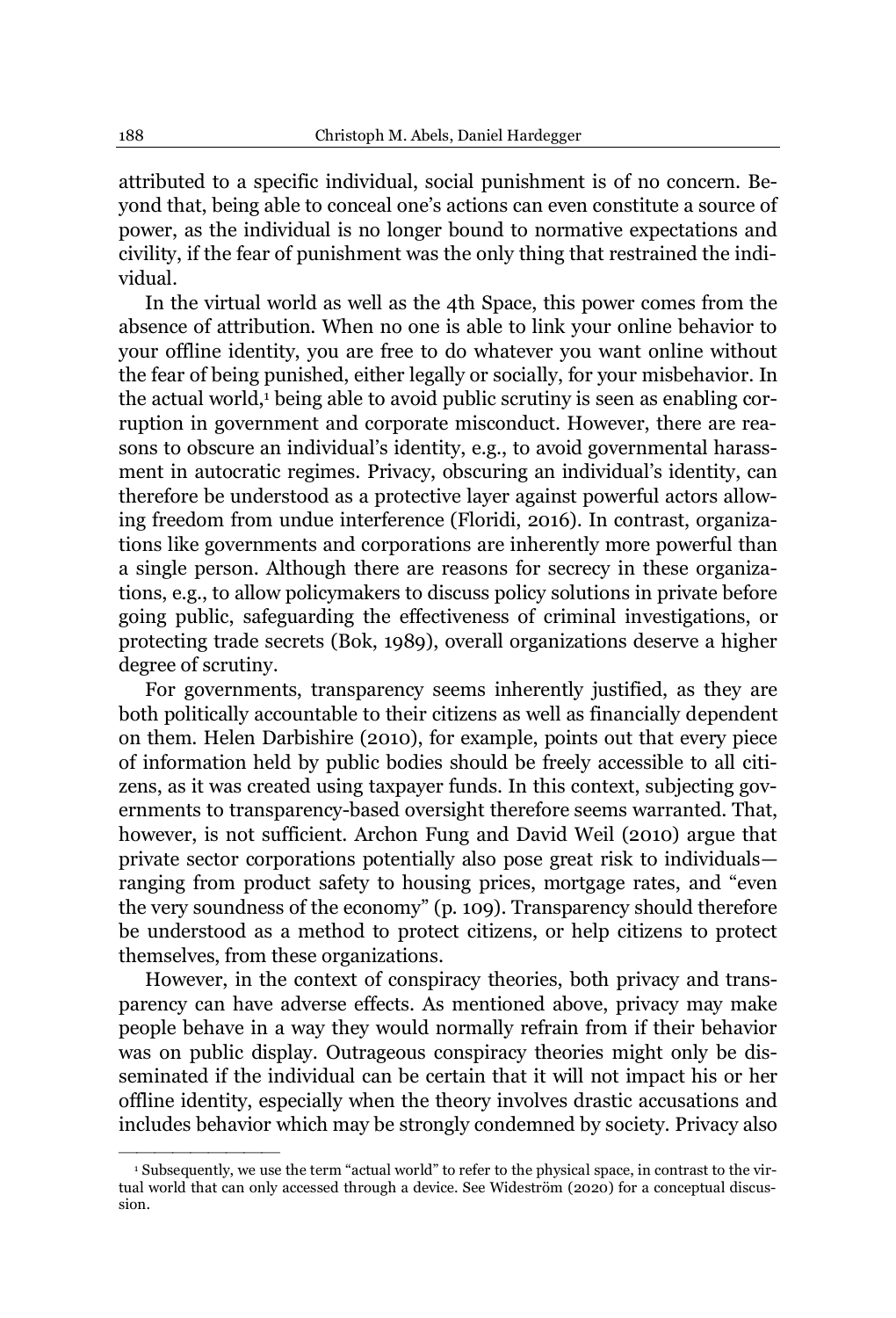allows foreign governments to spread propaganda or promote conspiracy theories that help their own agenda (Bok, 1989). While governments have employed these tactics at least since the early 20th century (Aaronovitch, 2010; Rid, 2020), the internet provides them with unparalleled access to citizens of other countries, and subsequently opportunities for influence operations.

For transparency, the situation is a bit more complicated. Transparency itself does not necessarily feed into the development and dissemination of conspiracy theories—how its results are used does. For governments, transparency is established through the publication of information, either proactively or via Freedom of Information (FOI) requests. Disclosure laws and regulations demand corporations to provide financial and operational information.2 Frequently, however, whistleblowers and investigative journalists are exposing government and corporate misconduct and, eventually, induce change.3 Given that some individuals already think that most political and corporate leaders are corrupt, working against the public interest and only concerned with their own political success, these incidents-often accompanied by large-scale media reporting and public debate, including references to past scandals-substantially feed into and bolster their mistrust. Empirical evidence indicates that people with a conspiracy predisposition, i.e., those being more likely to believe in conspiracy theories, name both "corporations and the rich" as well as, among others, governments as those "likely to work in secret against the rest of us" (Uscinski, Parent, 2014, p. 82). Additionally, as Joseph Uscinski and Joseph Parent found, people with a strong conspiracy predisposition also tend to have little trust in the government. Consequently, government and corporate misconduct fits into these people's overall image of the world: those in power will exploit us, and there is a strong body of evidence to support such claims.

The actual and virtual world reinforce each other in this respect-those who are already convinced that there are large ongoing conspiracies can go online to discuss their beliefs and further spread conspiracy theories, knowing that they do not have to fear any repercussions offline, as that their offline identity is protected through the veil of privacy. Those, however, critical about powerful organizations, might be tempted to initially engage in discussions about potential conspiracies, driven by the reporting about misconduct they encounter offline.

This complex web of interactions between actual and virtual world can be investigated through the lens of the 4th Space, which provides an analytical approach that incorporates an individual's simultaneous presence within

<sup>2</sup> The Sarbanes-Oxley Act, for example, which was enacted in 2002 after a series of major corporate and accounting scandals in the early 2000s (e.g., Enron and WorldCom), as a measure to increase the transparency of public corporations in the United States. For a summary, see Ivy Zhang (2007).

<sup>3</sup> For an overview of various corruption scandals, see Transparency International (2019).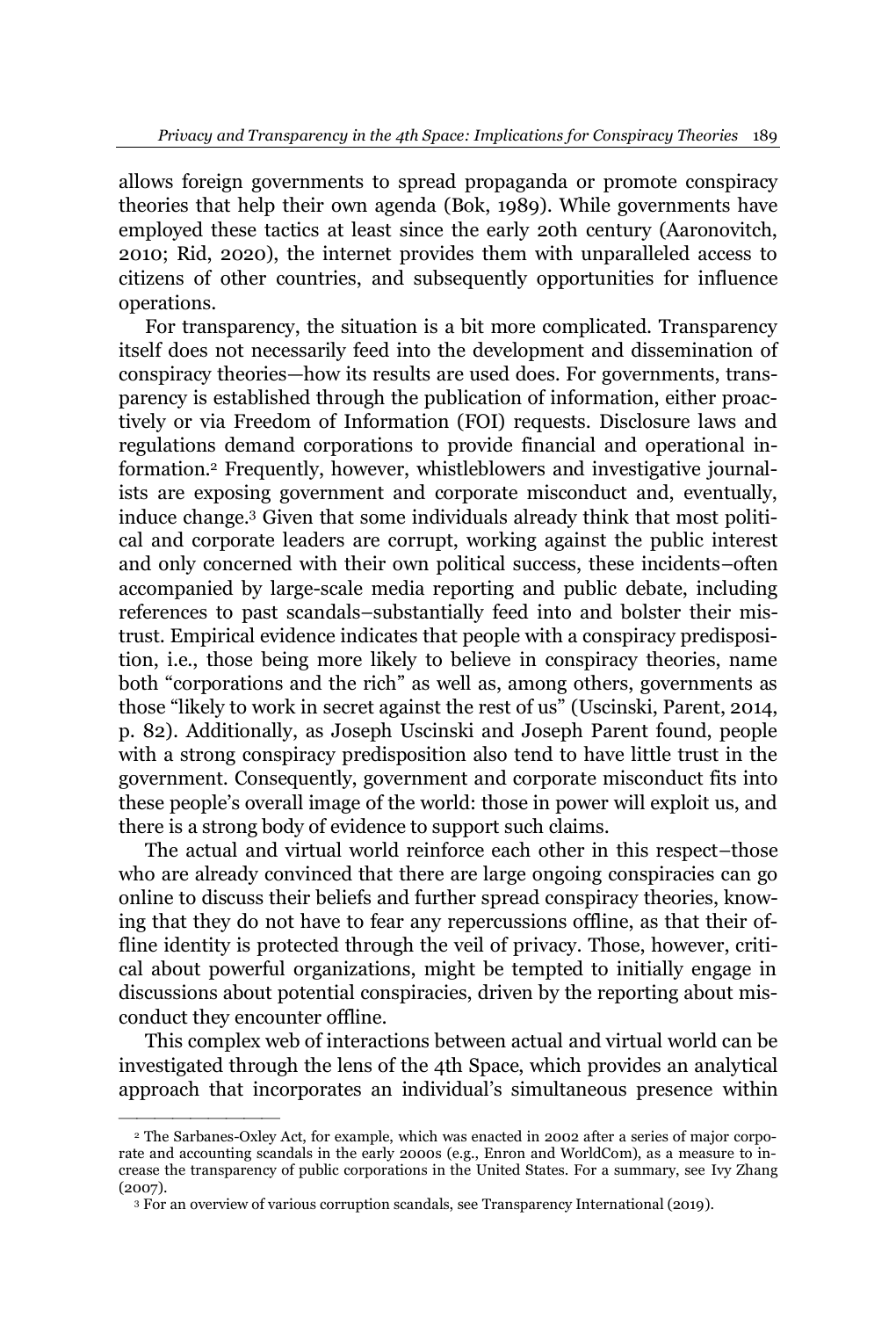a community in the actual world (e.g., a bar) and one that exists in the virtual world (e.g., Facebook), whilst also acknowledging the role of time in the interaction between these worlds (Hardegger, 2022). For example, while environments in the actual world are more likely to engage in a fact-based discussion, given the fear of social punishment for spreading falsehoods, there is little that prevents individuals from disseminating even the most outlandish claims imaginable online (Abels, 2022). In 4th Space communities, the costs of changing identities can be rather small, as individuals, e.g., can set up multiple accounts and drop those that are no longer able to gain the trust of fellow discussants.

The 4th Space understands today's information environment as a strong entanglement between an offline and online setting (actual and virtual world), along the lines of what was outlined by Zeynep Tufekci (2017), namely that "an internet society differs in significant ways from a preinternet society, and this affects all members of that society, whether a person uses the internet or not" (p. 117). In this sense, the 4th Space provides an environment which addresses the concealment of information and its implications for the advancement of conspiracy theories in both environments.

Subsequently, we discuss the role of privacy and transparency in the 4th Space and investigate how both can nurture conspiracy theories. Starting with a brief introduction of the 4th Space, we describe the concept's elements and how it can be used to analyze interactions between the virtual and actual world. Afterwards, we contrast privacy and transparency and illustrate their role for the emergence of conspiracy theories. We conclude this paper by offering an outlook on further research questions.

## **2. THE 4th SPACE**

The 4th Space is an inter- and transdisciplinary concept that provides an analytical approach for the analysis of the (emerging) hybrid society and communities.4 It entails a methodological basis that allows to analyze and discuss how individuals and communities transcend between the actual and virtual world as well as how they interact with and among each other.

The 4th Space builds upon other concepts of community places, especially Ray Oldenburg (1989), Robert D. Putnam (2000), and Arnault Morisson (2019). Oldenburg, and subsequently Putnam, established the concept of the first, second, and third place. The first place represents an individual's home, the second its workplace. The third place, however, is the anchor of a community. It is "where you relax in public, where you encounter familiar

<sup>4</sup> For conceptual discussions of inter- and transdisciplinarity, see Bernard Choi and Anita Pak (2006) as well as Julie Klein (2008).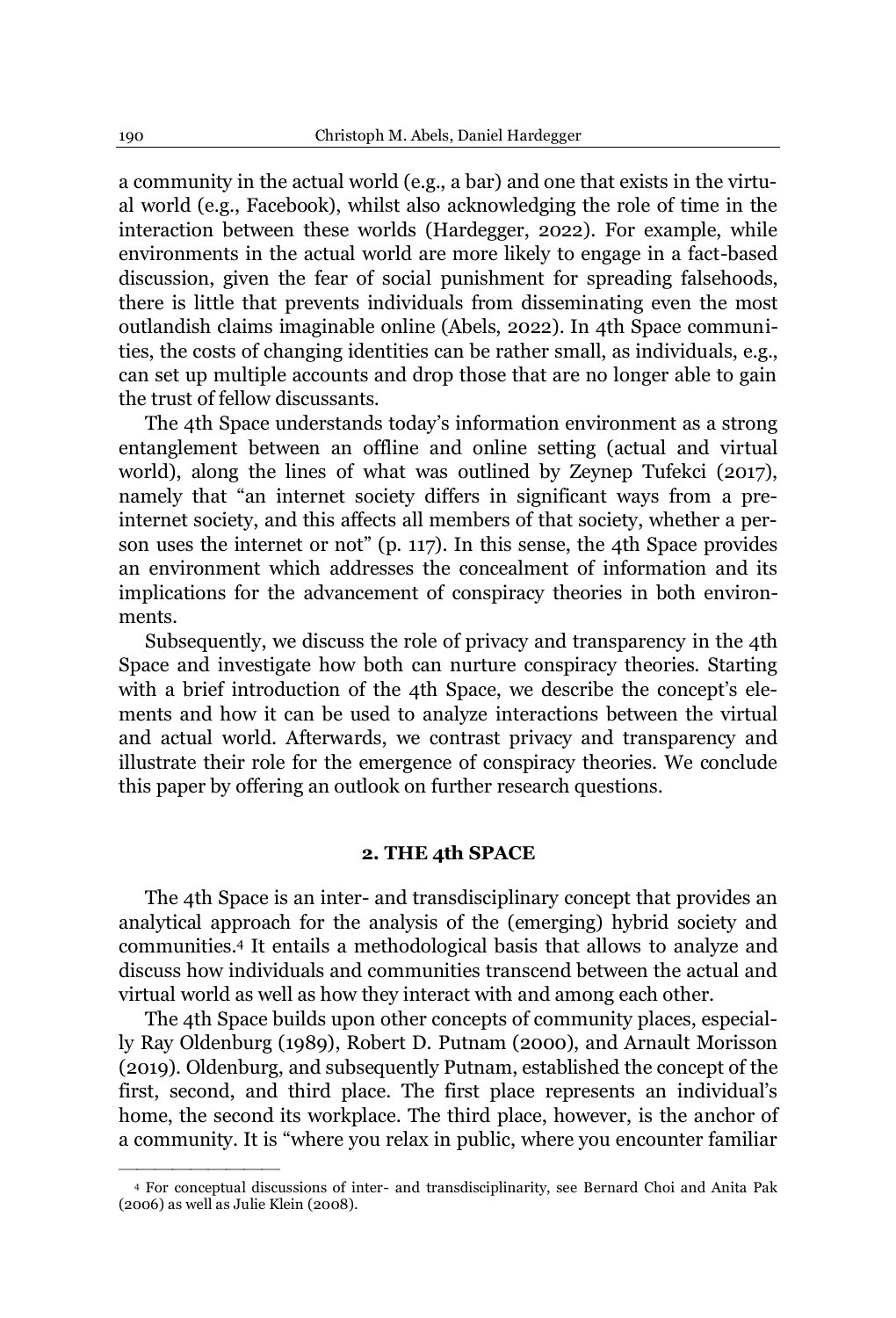faces and make new acquaintances" (White, 2018). In his article *A typology of places in the knowledge economy: Towards the fourth place* Morrison further develops Oldenburg's concept by creating the fourth place. He argues that the knowledge economy is blurring the lines between the formerly separated places and, by doing so, establishes a fourth place that merges the other places in different configurations (Morisson, 2019).

The 4th Space concept, however, goes beyond Morisson's considerations by incorporating communities (and societies, which are constituted by the sum of communities) that emerge within and/or expand into the virtual world. These communities differ in various characteristics from (solely) actual world communities as they are not bound to a location within the actual world. Additionally, they are influenced by developments and interactions in actual and virtual world, and simultaneously influence these worlds through their individuals and/or organizations that are both present within the community. Conceptually, the 4th Space can be understood as a threedimensional space. Each axis not only represents factors that influence and define the 4th Space but are also constitutional for the communities that emerge within this space. The three different factors are place, medium, and time.

The x or place-axis represents the most direct connection of the actual world into the virtual space and vice versa: Every individual who enters the virtual space is, in parallel, still anchored to a place in the actual world. The impressions and influences of the actual world are being taken into the virtual space and affect it through interactions of the individual with content and other individuals. Additionally, individuals' impressions of this virtual environment are also influencing the places these individuals are located in the actual world.

The medium, represented by the y-axis, is required to enter the virtual world. This includes both technical aspects, hardware and software. The medium creates heterogeneous experiences among individuals, due to software and hardware differences (e.g., accessing a community using a mobile phone in difference to a laptop or desktop computer) as well as small variations in their settings within their medium (e.g., screen brightness, adjustments of buttons, or the haptic experience that is perceived differently based on varying hand sizes of the medium's users).

The z-axis represents time. Each piece of content that is being created, amended, shared, or added, each interaction that is happening among individuals, as well as everyone that is present is doing so within a certain time (frame). Time includes the actual time as well an individual's perception of time, hence it includes the relativity of time as well. Furthermore, individuals differ in their perception on time, depending on their location as well as personal experience and expectation of time as factor.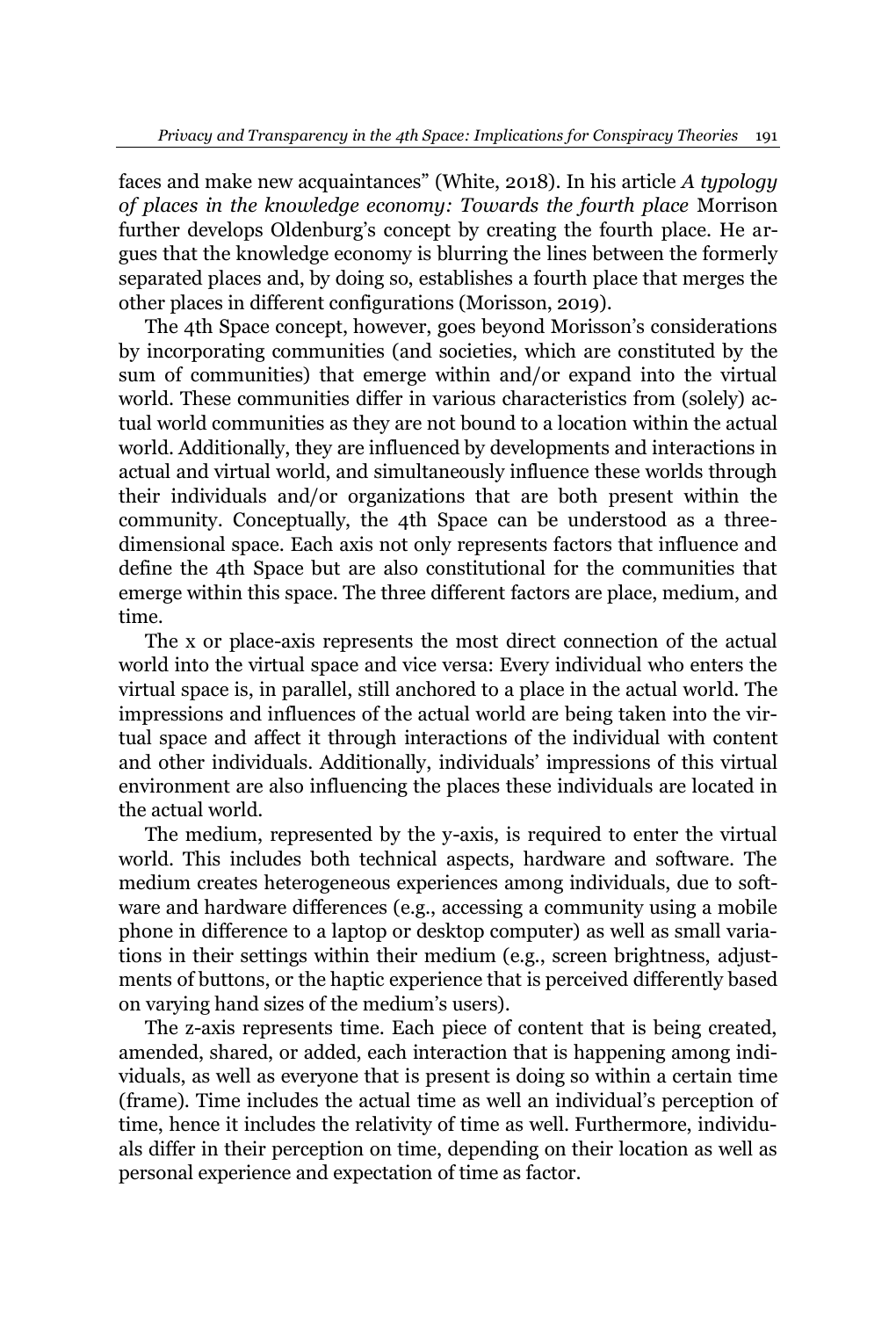## **3. PRIVACY & TRANSPARENCY**

According to the Meriam-Webster Dictionary, something is transparent If it is "easily detected or seen through" or "characterized by visibility or accessibility of information especially concerning business practices."<sup>5</sup> Transparency therefore allows us to investigate the inner workings of a system or an organization. In personal affairs, this transparency is frequently avoided, as individuals want to hide certain aspects of their lives from the public (although the aspects an individual wants to hide depend on the individual itself). This privacy can be understood as "someone's right to keep their personal matters and relationships secret."<sup>6</sup> Frequently, transparency is discussed in the contexts of organizations, such as governments or corporations, while privacy addresses the individual level.

In the following section, we will point out how privacy and transparency are realized in the 4th Space. Starting with privacy, we illustrate how privacy differs in both virtual and actual world and how the concept of anonymity has changed online. Afterwards, we discuss the concept of transparency for corporations and governments, before relating both concepts to the 4th Space.

## **3.1. Privacy**

It is an individuals' right to keep certain personal information concealed from the public and therefore prevent others from interfering in personal matters. Hence, it can also be seen as freedom from interferences and intrusion, as indicated by the Merriam-Webster definition.7 Four kinds of freedoms can be distinguished in this respect: physical privacy, mental privacy, decisional privacy, and informational privacy (Floridi, 2016). These freedoms refer to the absence of interference or intrusion in a person's physical space, mental life, decision making, and information made accessible to the people. Luciano Floridi, however, points out that these freedoms are often intertwined, yet should be treated separately.

Lawrence Lessig (1999) takes a different approach to privacy. For him, privacy is that part of life that that is left over once everything that can be monitored (e.g., that others see or is noticed by them) or searched (all activities that create a searchable record) is subtracted. Being monitored is normal in everyday life—we are, for example, observed by other people on the streets, by security cameras, or by our neighbors. Although, our neighbors

<sup>5</sup> Merriam-Webster, *transparent*; [https://www.merriam-webster.com/dictionary/transparent,](https://www.merriam-webster.com/dictionary/transparent) accessed on 23 February 2022.

<sup>6</sup> Cambridge Dictionary, *privacy*; [https://dictionary.cambridge.org/de/worterbuch/englisch/](https://dictionary.cambridge.org/de/worterbuch/englisch/privacy) [privacy,](https://dictionary.cambridge.org/de/worterbuch/englisch/privacy) accessed on 23 February 2022.

<sup>7</sup> Merriam-Webster, *privacy*; [https://www.merriam-webster.com/dictionary/privacy,](https://www.merriam-webster.com/dictionary/privacy) accessed on 23 February 2022.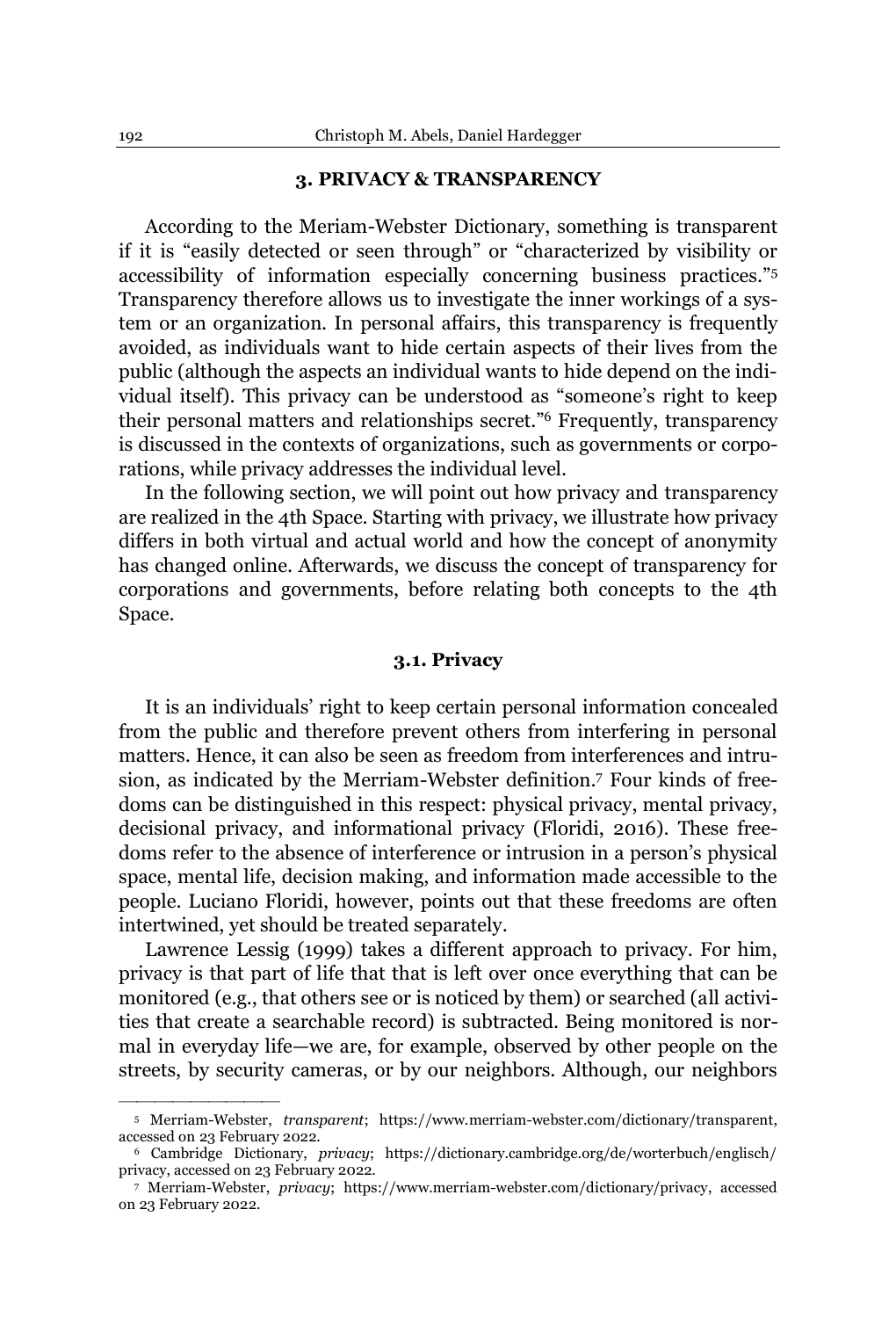might see us at the grocery store, they rarely remember what we bought, who we talked to, or how much we eventually paid. To them, our actions are ephemeral and will not result in a lasting record.

In the face of the beginning digital transformation, Lessig argued that "we are entering an age when privacy will be fundamentally altered" (Lessig, 1999, p. 57), given that the extent to which we are monitored and information about us is becoming searchable is far greater than ever before. When shopping online, our internet provider tracks our activity, the online shop monitors what we are looking at and what we eventually bought, and the credit card company has a record of all our purchases, including the exact date and time at which we used the card. All this information is searchable and, if combined with information from other sources, might allow the creation of a personal profile that can be sold to advertising companies. Accordingly, internet users are constantly tracked online, in many cases unnoticed by the users-they become transparent for advertisers and surveillance agencies, while the people monitoring remain concealed to the users.

However, one's privacy can be protected online by masking individuals' identities, making them anonymous, using different tools like proxy servers (hiding the user's IP address behind the address of the proxy), virtual private networks (VPN, creating a secure tunnel between the server and the user's PC), as well as The Onion Router (TOR, enveloping communication between a server and the user's PC in several layers of encryption), which offers the highest level of protection (Hoang, Pishva, 2014). Additionally, privacy can be achieved through end-to-end encryption (Winkel, 2003), as used by WhatsApp and other messaging services.

The reasons for individuals to remain anonymous differ: from enabling free speech in expressive regimes (Jardine, 2018) to the creation of cryptomarkets, illicit marketplaces based on cryptocurrencies (van Hardeveld et al., 2017). Accordingly, online anonymity can be a "double-edged sword," as whilst it offers protection to whistleblowers in autocratic regimes from repercussions, but also assists individuals in avoiding criminal prosecution  $S(\text{Sardá et al., 2019})$ . While being anonymous on the internet can be justified, the use of privacy-enabling technology is frequently denounced. Use of the TOR network has publicly been singled out in this respect for being associated with criminality, "characterizing it as undesirable, immoral and illegal" (Sardá, 2020, p. 257).

The use of technology to conceal an individual's identity is only one way to remain anonymous on the internet. With the emergence of Web 2.0 and the widespread adoption of social networking sites (SNS), individuals became used to create online profiles that allow them to "actively construct" a representation of how they would like to be identified" (Ellison, Boyd, 2013). While some contexts demanded a clear connection between online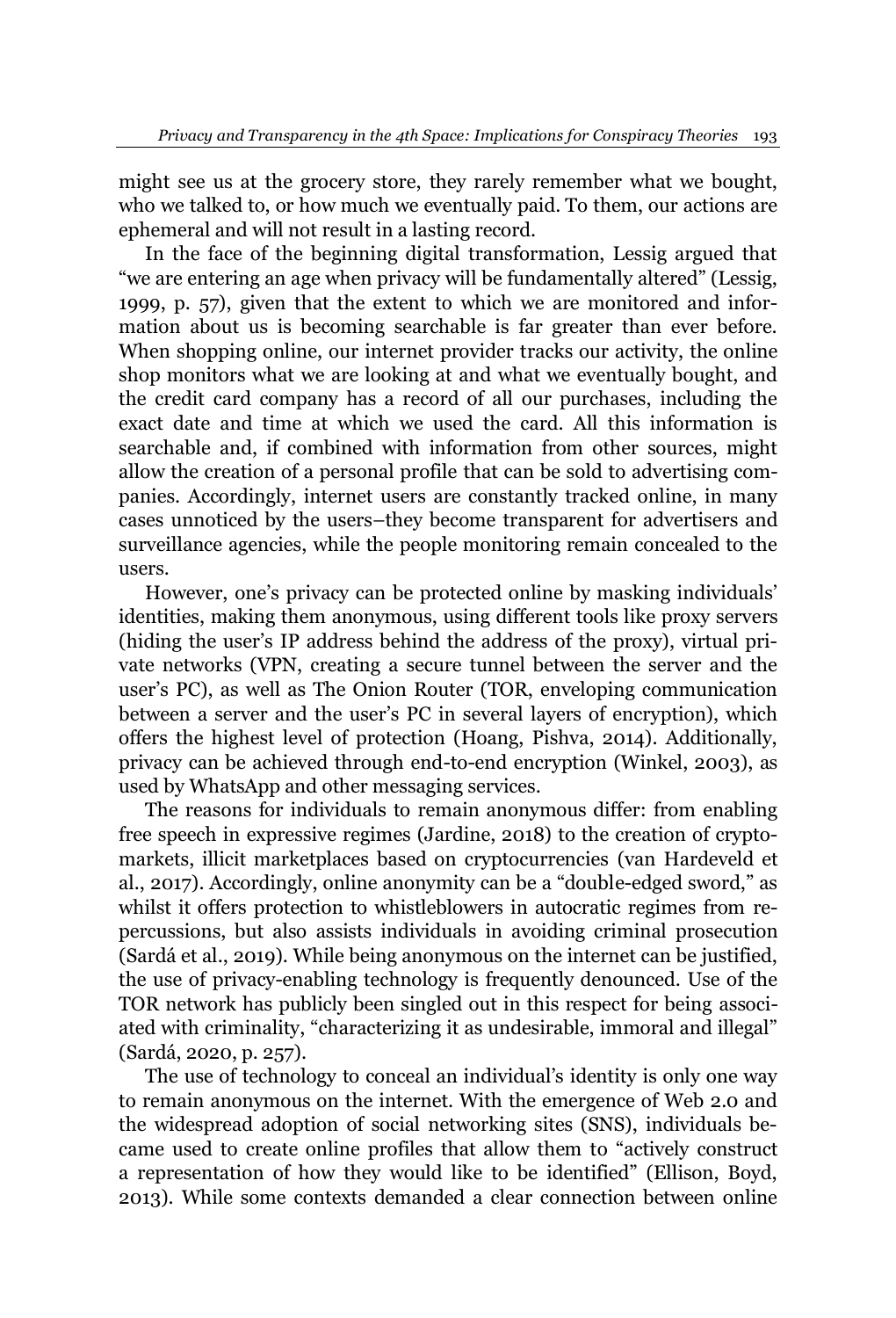and offline identity, e.g., online dating (Ellison et al., 2012), others where more lenient with their identification requirements. Privacy can therefore be achieved, in some contexts, by establishing pseudonyms.

Over the course of the last years, an increasing number of popular websites have dropped anonymity and added some form of identification, some websites like Twitter, Facebook, and Instagram focused on their connection to the real-life identity through various verification systems (e.g., credit card registration). Mark Zuckerberg even promotes an idea of "radical transparency," fundamentally providing the basis for marketers to identify and predict patterns as well as to track individuals online (Kirkpatrick, 2010; Knuttila, 2011). Reportedly, Zuckerberg even told an interviewer that "having two identities for yourself is an example of a lack of integrity" (Dibbell, 2010).

However, there is (at least) one prominent website that is fully commitment to keeping their users anonymous, and therefore serves as a case for how people use this anonymity online: the imageboard 4chan. Founded in 2003 by Christopher Poole, 4chan became known to a larger audience during the 2016 US election, where its users claimed to have "actually elected a meme as president" (Ohlheiser, 2016). 4chan's anonymity is by design; accounts don't exist, only an empty name field which users do not have to fill in and if a user decides to leave it empty, 4chan assigns the account name "Anonymous" (Bernstein et al., 2011). This anonymity "makes failure cheap—nearly costless, reputation wise" (Dibbell, 2010) and allows individuals to deviate from their normal behavior, allowing them to act in ways they would never do offline, as they "can be relatively certain that their actions will not come back to haunt them" (Bernstein et al., 2011, p.  $55$ ). In a 2010 interview with the New York Times, Poole explicitly stated that he frequently received emails thanking him for providing a place in which things can be said that wouldn't be discussed with friends or family members (Bilton, 2010). According to Poole, "people deserve a place to be wrong" (Dibbell, 2010, p. 84).

Although this anonymity can serve users' freedom of expression, the lack of long-term accountability comes at a price (Knuttila, 2011). 4chan has been involved in different scandals such as Celebgate and Gamergate, both instances of sexist transgressions of the community, as well as fake bomb threats and fake trends that have contributed to a resurgence in online eating-disorder communities (Dewey, 2014). Hate speech flourishes on 4chan's /pol/ (politically incorrect) forum, which prides itself on its fight against political correctness, as racist and bigoted content surges in the aftermath of violent attacks against specific community groups, such as the 2018 Pittsburgh synagogue shooting and 2019 Christchurch mosque attacks (Malevich, Robertson, 2020; Thompson, 2018; Zelenkauskaite et al., 2020).

4chan is furthermore seen by some scholars as the origin of conspiracy theories such as "Pizzagate" (Tuters et al., 2018). Pizzagate describes a con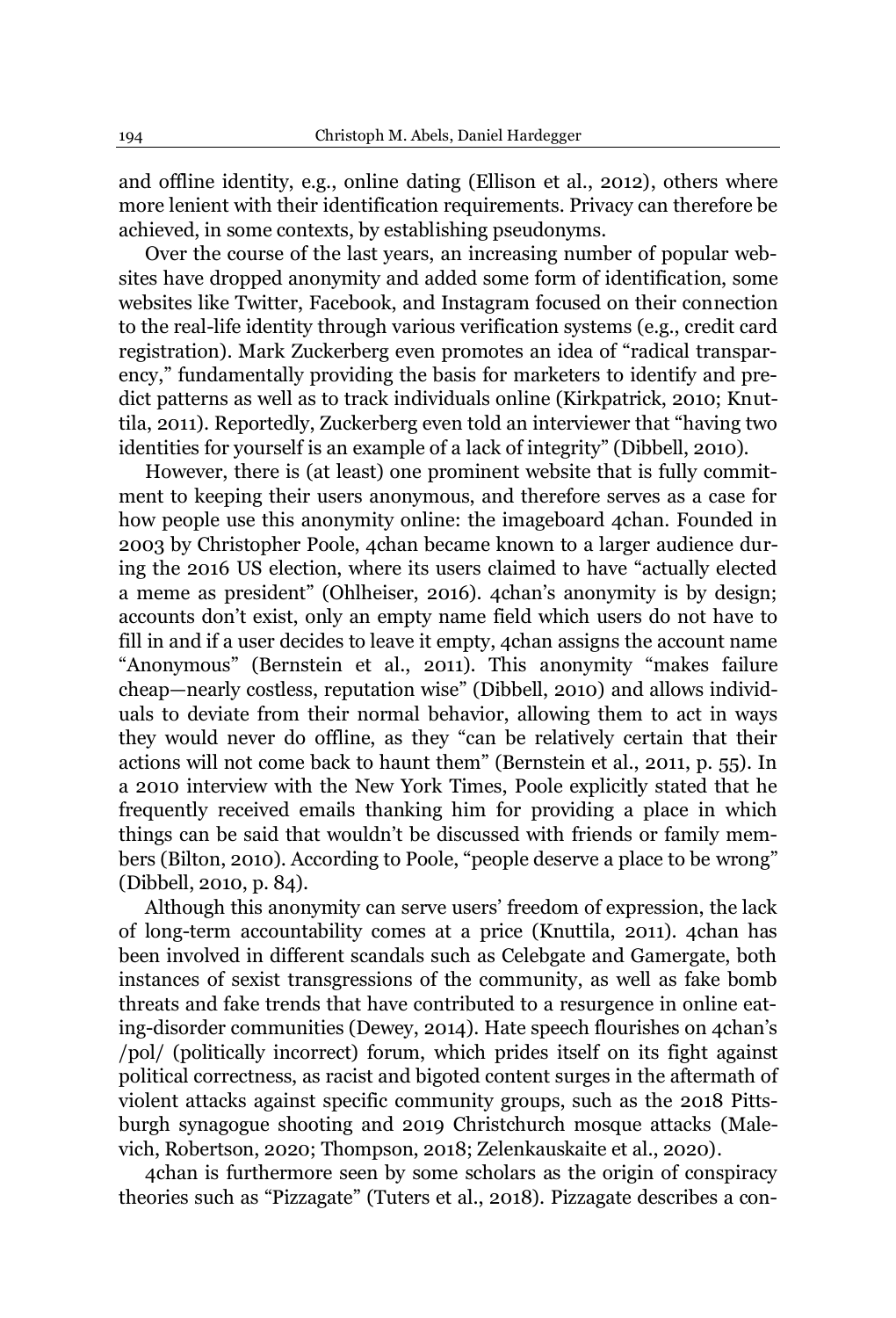spiracy theory based on private e-mails belonging to Hillary Clinton's former campaign manager John Podesta, which were leaked by Wikileaks during the campaign phase of the 2016 US Presidential election. Users on /pol/ manufactured bogus claims about Podesta and other high-profile members of the Democratic Party being involved in a satanic pedophilia ring operated out of a Washington D.C. pizzeria. The conspiracy theory subsequently spread beyond 4chan to, among others, Facebook and Twitter as well as Turkish pro-government media outlets (Tuters et al., 2018; Wendling, 2016). This transition from 4chan to other SNS is no isolated incident (Zannettou et al., 2017). More recently, Pizzagate has re-emerged on TikTok, a SNS focused on short videos that has become popular since its 2016 launch and has a large global network of members, now including a variety of business, political and cultural elites, such as Bill Gates, Oprah Winfrey, and Ellen DeGeneres (Kang, Frenkel, 2020).

These examples illustrate the dark sides of privacy. While individuals have various legitimate reasons to protect their privacy online, e.g., to express their beliefs without fear of political oppression in autocratic regimes, some individuals use privacy, through means of anonymity, to disseminate hate speech and amplify conspiracy theories. This problem is not confined to 4chan with its focus on anonymity. Other SNSs such as Facebook, Instagram, Twitter and YouTube also struggle to contain the spread of disinformation. A number of SNSs enable users to register under a pseudonym, thus they are able to avoid being identified and held liable for their online behavior. And even if the account is banned, individuals are able to circumvent the ban by creating new accounts, although thereby violating Twitter's use policy (Twitter, 2020). The lack of accountability, that is associated with anonymously or pseudonymously posting content online, can therefore be seen as a reason for the surge of disinformation online.

## **3.2. Transparency**

As previously stated, whilst privacy refers to the individual level, transparency is frequently discussed at the organizational level. In this respect, both concepts differ in their respective goals: with organizations frequently being more powerful than individuals, privacy protects individuals from those organizations, but also from the interference of other individuals, while transparency sheds light on the potential wrongdoings of these organizations. Accordingly, transparency can be seen as "the ability to look clearly through the windows of an institution" (den Boer, 1998, p. 105) while Albert Meijer (2009, p. 258) phrases it as "the general idea that something is happening behind curtains and once these curtains are removed, everything is out in the open and can be scrutinized". We will subsequently focus on two types of organizations for which transparency plays an important role, governments and corporations.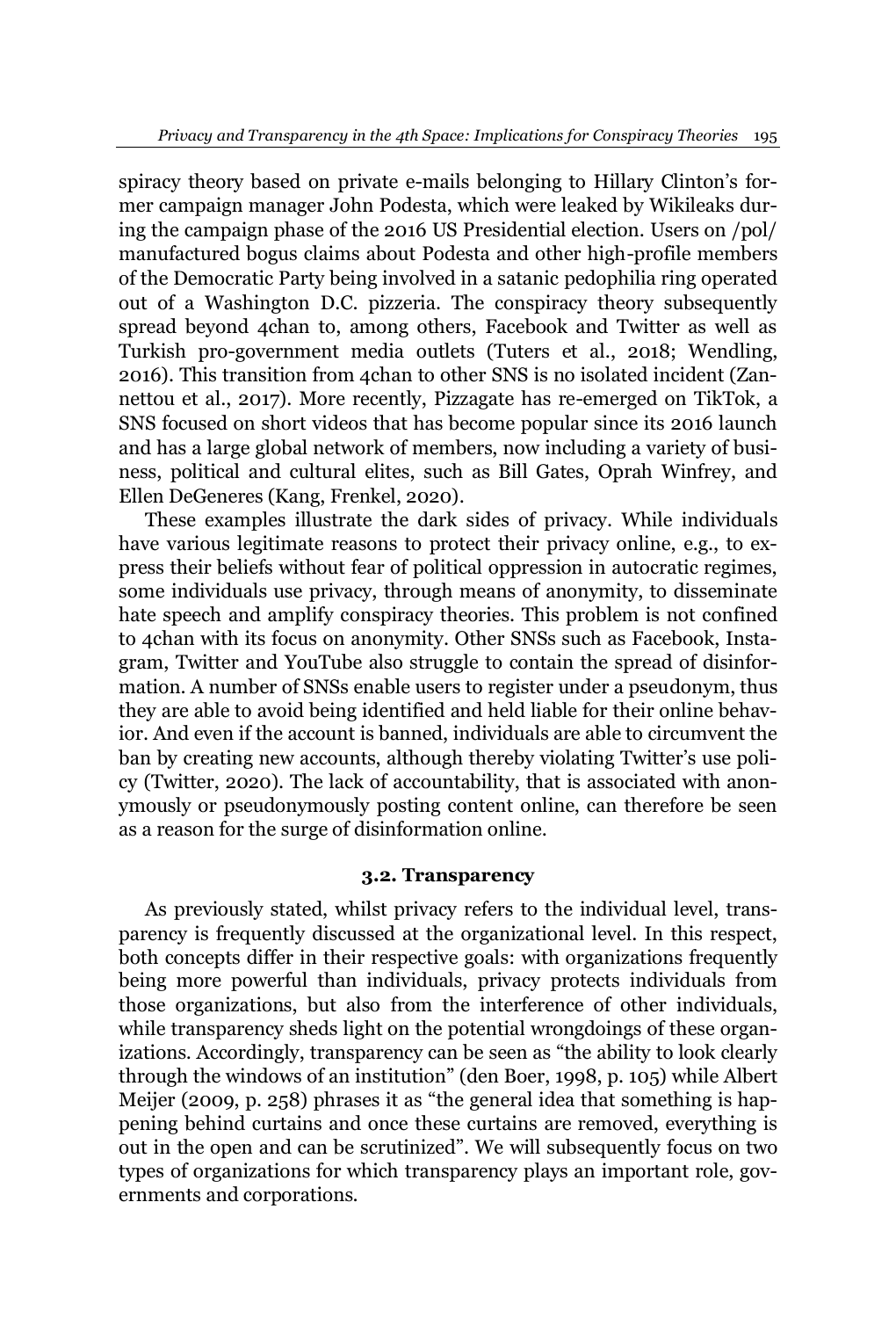At the heart of the issue lies an inherent information asymmetry: government officials and corporate executives have direct access and control over the actions of their respective organizations, their assets and funds and other resources. From the perspective of principal agent theory, the principal (citizens, shareholders or stakeholders) delegate certain tasks to an agent who's interests either align with those of the principal, but frequently deviate from them (Jensen, Meckling, 1976). In these cases, the agent can exploit this information asymmetry for its own gains. This asymmetry holds for both relationships between citizens and the government as well as between corporate executives and shareholders (Stiglitz, 2002). This frequently results in corporate misconduct (Heath, 2009) and corruption, understood here as the misappropriation of state resources for the private gains of politicians and bureaucrats (Mungiu-Pippidi, 2006; 2013). Already in 1914, Louis Brandeis stated that "sunlight is said to be the best disinfectants; electric light the most efficient policemen" (Brandeis, 1914), making the case for transparency as an effective tool against those acting outside of the public eye. Establishing this transparency, however, comes at a cost, as measures need to be put in place to enable the principle to collect the necessary information that eventually makes the organization more transparent.

For corporations, transparency touches upon a variety of different areasfrom financial disclosure to product safety requirements (Fung et al., 2007; Hermalin & Weisbach, 2007). Different approaches to corporate governance as measures to enable the principal to better control the agent have been developed (for an overview, see Anheier, Abels, 2020). Additionally, regulatory bodies and watchdog organizations take interest in corporate behaviour and data published by the corporations, adding an additional layer of corporate oversight. Still, in recent years there have seen a series of scandals that have revitalised interest in organisational transparency, e.g., the bankruptcy of financial service provider Wirecard (Barnert, 2021), various scandals related to privacy and mental health at Facebook (Vaidhyanathan, 2018), including the infamous Cambridge Analytica scandal (Granville, 2018), the crash of two Boeing 737 MAX that killed 346 people (Robinson, 2021) as well as the defrauding of customers and investors by the now defunct biotechnology company Theranos (Carreyrou, 2018). These examples illustrate the limits of transparency for corporate control, as frequently regulatory bodies fail to act upon their mandates and investigate problems, often with a human cost. In some cases, such as Wirecard, it was investigative journalists who disclosed the company's misconduct and prompted a broader investigation by German authorities (Storbeck, 2021).

While corporate scandals harm customers and shareholders, corruption of government officials can, aside from the immediate financial harm, damage citizens' trust in their leaders. In governments, transparency therefore serves as a constraint against corruption (Mungiu-Pippidi, 2015), but also as a way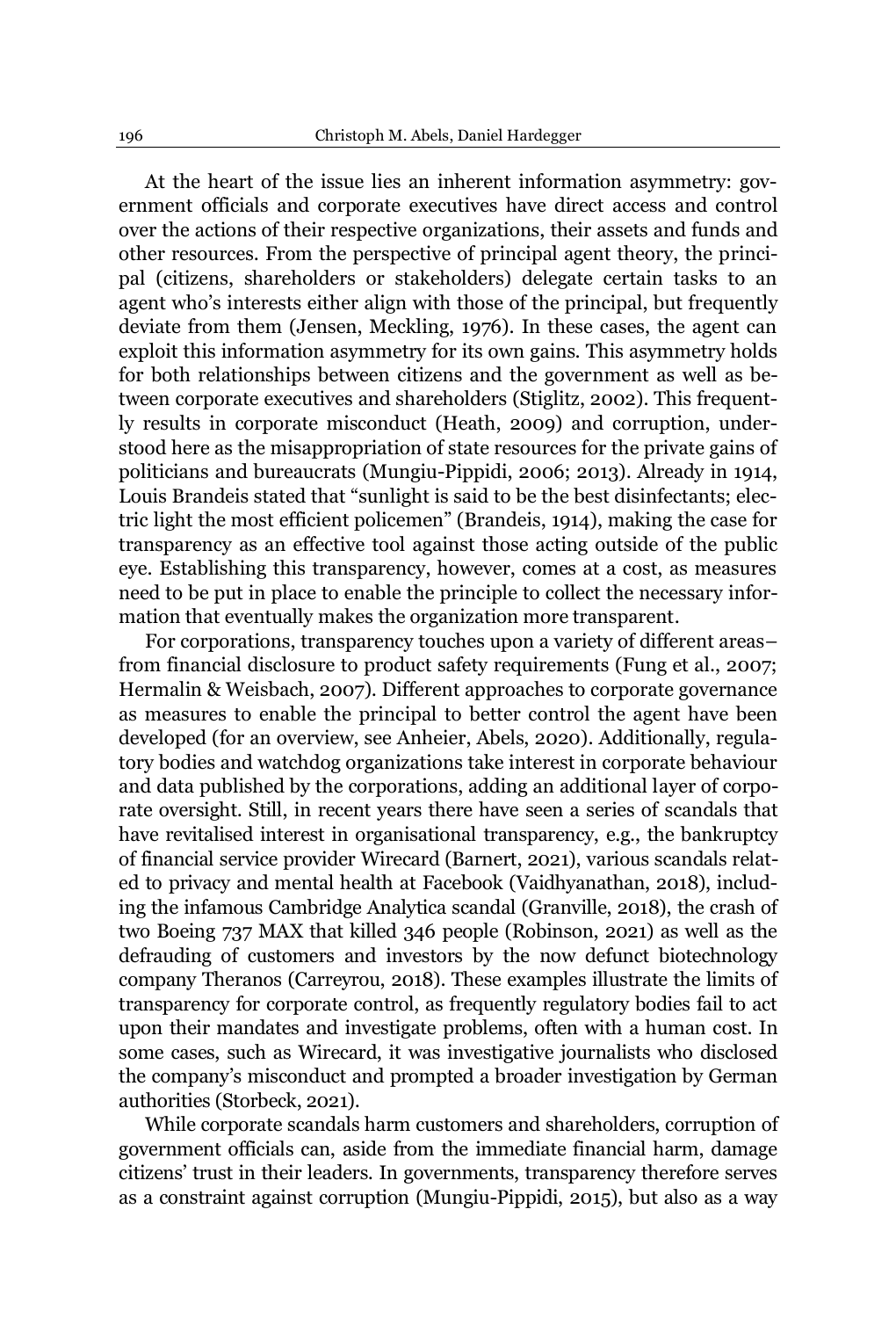to assess government performance (Stiglitz, 2002). Transparency is therefore often discussed in the context of government accountability. Yet, beyond that, access to information held by government or government agencies is increasingly seen as a human right, as an increasing number of constitutions and international courts have enshrined this right into treaties related to freedom of expression and information provision (Darbishire, 2010). To illustrate this development: at the time the Berlin Wall fell in 1989 only 12 countries had "access to information" or "Freedom of Information" laws (FOI), primarily in states with longer-established democracies (Darbishire, 2010). By 2019, 119 nations had implemented FOI laws (Feldman, 2019).

There are two ways on how the public can access information held by public institutions. Citizens can either submit requests for information (reactive disclosure) under FOI laws, or access via those institutions which proactively publish information without such requests. The result of this proactive disclosure is proactive transparency, which makes it more complicated for officials to manipulate information. Proactive transparency is especially effective in authoritarian regimes, where citizens lacking the necessary power to protect themselves from government misconduct or worse, might otherwise unable to request information which might expose vested interests of certain actors (Darbishire, 2010).

However, processes such FOI do not necessarily produce more actual transparency. As Hood (2007) points out, if politics and bureaucracy show a certain orientation for blame-avoidance, behavioral patterns can be observed that create circumstances in which different strategies are employed to limit the blame actors can receive, frequently with negative consequences for transparency. In the face of intentional maneuvering of bureaucrats and politicians to avoid blame by, among other approaches, reducing the degree of transparency through means such as unintelligible records of meetings (e.g., in form of PowerPoint presentations), telephone calls, or in person discussions that are not recorded at all (Hood, 2007), citizens who expect the state (elected politicians and bureaucrats) to work to increase their quality of life might end up frustrated and lose trust in their leadership. Furthermore, if bureaucrats choose to sabotage initiatives that would increase transparency and thereby accountability, it is unsurprising if citizens want to know what accountability these bureaucrats seek to avoid-and subsequently assume the worst.

## **3.3. Privacy and Transparency in the 4th Space**

Privacy and transparency have several implications for the 4th Space. The means through which individuals enter the virtual world, the medium, remain largely opaque to many users—they lack, for example, the technical expertise to fully understand the device they use, how the software works,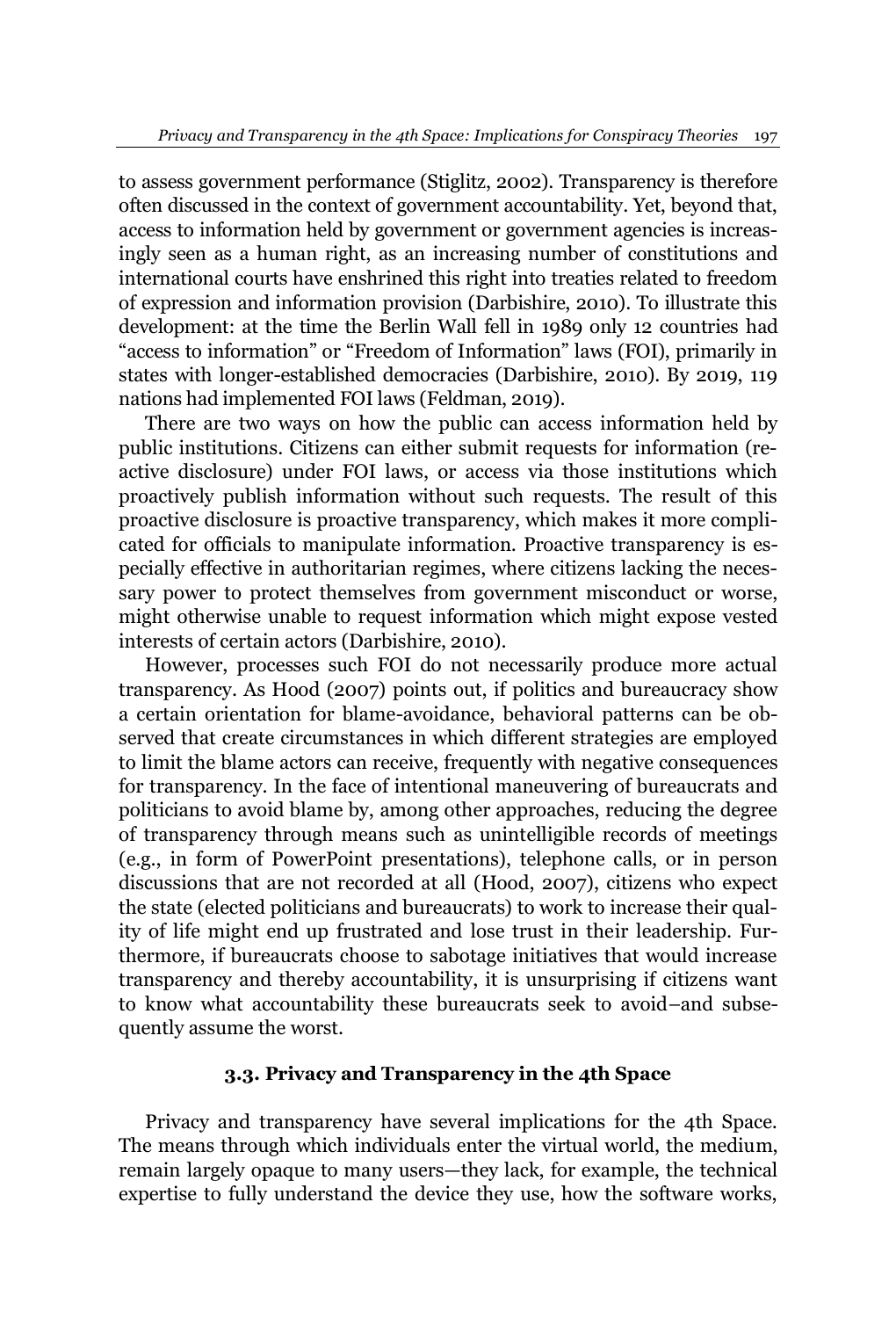who might be able to eavesdrop, and what data is collected. Accordingly, their degree of privacy differs substantially dependent on their understanding of the respective technology, which is in many cases superficial at best (Park, 2013). As a result, individuals might expect their privacy to be more strongly protected than it *de facto* is. In respect to anonymity, as a measure to establish privacy, expectations about the absence or presence of anonymity or pseudonymity might also differ from the situation individuals encounter in the communities they engage in. While some communities have implemented means to verify one's true identity, e.g., credit card registrations, others lack these approaches, despite existing platform policies that suggest the need for identity verification processes. Figure 1 illustrates these deviations.

|                                           |     | Yes      | No       |  |
|-------------------------------------------|-----|----------|----------|--|
| Anonymity allowed by<br>platform provider | Yes | 4chan    | LinkedIn |  |
|                                           |     | Discord  |          |  |
|                                           |     | Reddit   |          |  |
|                                           |     | Twitter  |          |  |
|                                           | ۶Ç  | Facebook | Tinder   |  |
|                                           |     |          |          |  |

#### Anonymity expected by platform user

**Figure 1.** Differences in expected and allowed privacy in online communities

On Facebook, for example, given its policy that demand registration with one's true name (Facebook, n.d.), individuals might expect every account on the platform to be connected to a similar identity in the actual world. However, there is little enforcement of the policy by Facebook, allowing individuals to use pseudonyms without disclosing this to other individuals. As a result, Facebook users must maintain a certain situational awareness when engaging with others on the platform, given that the lack of long-term accountability associated with pseudonymity can increase the chance of encountering individuals with potentially malign intentions, e.g., to spread conspiracy theories and spreading disinformation or engaging in cybercrime. On Twitter, however, as the self-ascribed "free speech wing of the free speech party" (Halliday, 2012), individuals cannot expect fellow users to disclose their actual world identity. Still, Twitter, among other SNS, has introduced a verification check for "accounts of public interest," e.g., journalists, government officials, and prominent persons, to increase the trust between users (Twitter, n.d.). However, this does not address the issue of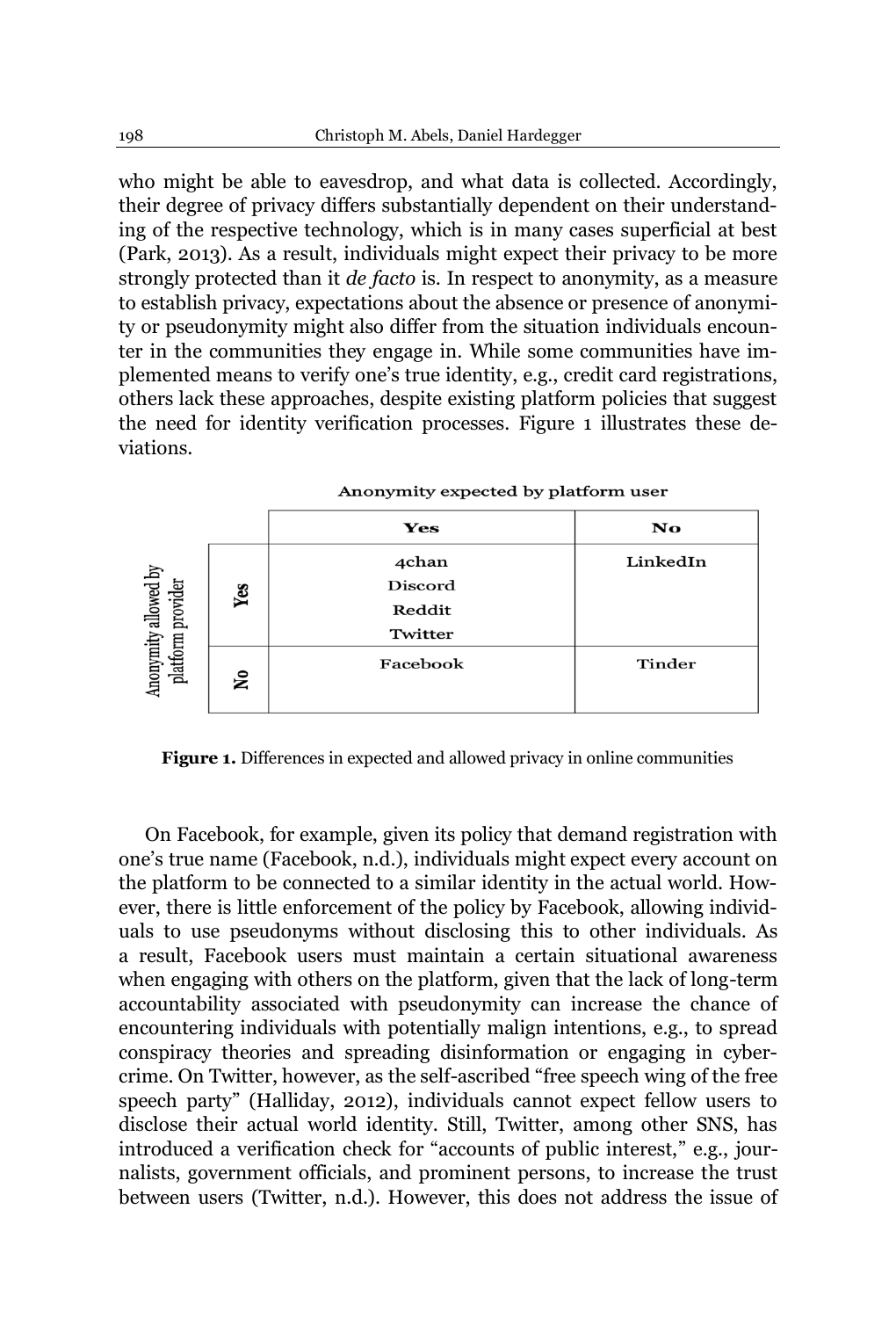manipulation, as this only helps to identify those individuals which may want to be identified. Online dating sites, such as Tinder, have struggled for a long time with fake user profiles and being used for online scams (Drouin et al., 2016; Murphy, 2016).

Time and engagement might furthermore implicitly increase the vulnerability towards manipulation attempts: the more information about a person becomes public, due to a lack of privacy or misunderstandings about the identity of other members in a community, the easier it is for malicious actors to exploit this information for manipulative or harmful purposes. This has been, for example, seen in recruitment efforts for ISIS (Callimachi, 2015), but also fraudulent online dating scams (Whitty, Buchanan, 2016). While time might lead to an unnoticed accumulation of information that allow for an identification of a person, this information can also be intentionally made public by others. This so called "doxing", understood as the unvoluntary disclosure of private information by a third party, can concern information related to a person's identity, location, or supposedly immoral activity (Douglas, 2016). Depending on its purpose, doxing can be "a tool for establishing accountability for wrongdoing, a means of intimidation and incitement to cause harm, and a way of silencing minority or dissenting views" (Douglas, 2016, p. 209). From the perspective of the 4th Space, doxing bridges the gap between the actual and the virtual world (involving all three axes, medium, place, and time), thereby negating any individuals' attempts for privacy protection.

Additionally, an individual's location (the place axis) can impact the relevance of understanding and protecting their privacy. Depending on political (autocracy vs. democracy) and cultural (liberal vs. conservative) contexts, some opinions can only be safely expressed or information obtained when one's true identity remains unknown. Correspondingly, in oppressive autocratic regimes, privacy might be a question of mitigating the potential for physical harm when speaking out against the government, yet sometimes virtual environments may simply offer a space for discussions on topics that are otherwise off-limits due to cultural sensitivities wherever an individual is situated, e.g., discussing marital issues or homosexuality in China (Wang, 2013). These social norms are highly context dependent, sometimes with differences within a country (e.g., abortion in rural and urban Germany) or between neighboring countries (e.g., assisted suicide in the Netherlands or France) and illustrate how physical location impacts the role of virtual communities that allow a certain degree of privacy for the free expression of thoughts (Tufekci, 2017). As a result of individuals being present in both the virtual and the actual world, transparency of governments and corporations also impact their perception of the actual world, which can spillover into the virtual environment.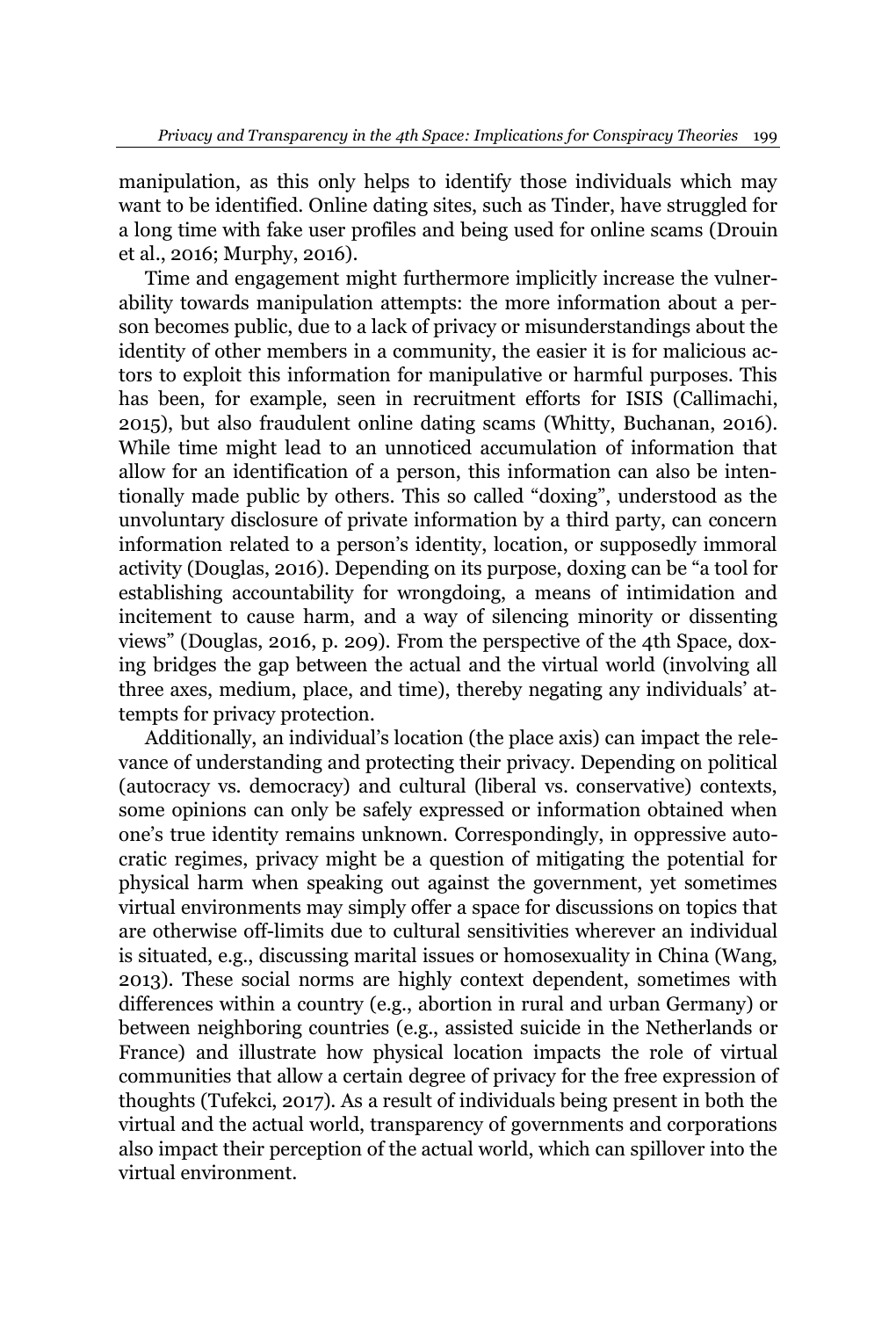## **4. CONSPIRACY THEORIES**

Privacy and transparency can be seen as two sides of one coin: Privacy allowing individuals to act in concealment, transparency lifting that veil behind organizations could hide their actions. Both concepts therefore are related to the idea of secrecy-an important element of many definitions of conspiracy theories. Accordingly, Cass Sunstein and Adrian Vermeule (2008) define them as "an effort to explain some event or practice by reference to the machinations of powerful people, who have also managed to conceal their role" (p. 4). Brian L. Keeley (1999) focusses on the agents causing the event in question, seeing a conspiracy theory as "a proposed explanation of some historical event (or events) in terms of the significant causal agency of a relatively small group of persons-the conspirators-acting in secret" (p. 116).

However, definitions of conspiracy theories can also highlight their explanatory role. They can be understood as any explanation of an event that invokes a conspiracy as its cause (Dentith, Orr, 2018) or, in the sense of David Aaronovitch (2010), as "the attribution of deliberate agency to something that is more likely to be accidental or unintended"  $(p, 6)$ . He furthermore expands his definition by arguing that the secret actions of the persons identified by the conspiracy theory as perpetrators are more reasonably explained by those that had overtly acted.

The conspirators themselves are also subject of debate. According to Keeley (1999), the group causing the event does not need to be powerful, its pivotal role is sufficient. But, given the limited power of conspirators, secrecy is needed to execute the conspiracy: If they would act in public, their plans would be obstructed by others. In the face of the pivotal role many conspiracy theories assume, a single person is frequently not enough for a conspiracy. Hence, as Matthew Dentith and Martin Orr (2018, p. 441) point out, a conspiracy is a social relationship-although fragile one, in which there is "a potential leaker, a potential whistleblower, and a potential turncoat."

In the following section, we discuss how transparency can advance conspiracy theories. Afterwards, we highlight the role of the 4th Space as an analytical framework to investigate these theories.

## **4.1. The role of transparency in advancing conspiracy theories**

Communities in which conspiracy theories flourish are paradoxical: While some of the actors make outrageous claims that probably do not seem believable to most persons, fellow conspiracy theorists in many cases do not seem overly concerned with the validity of these claims. Although these people do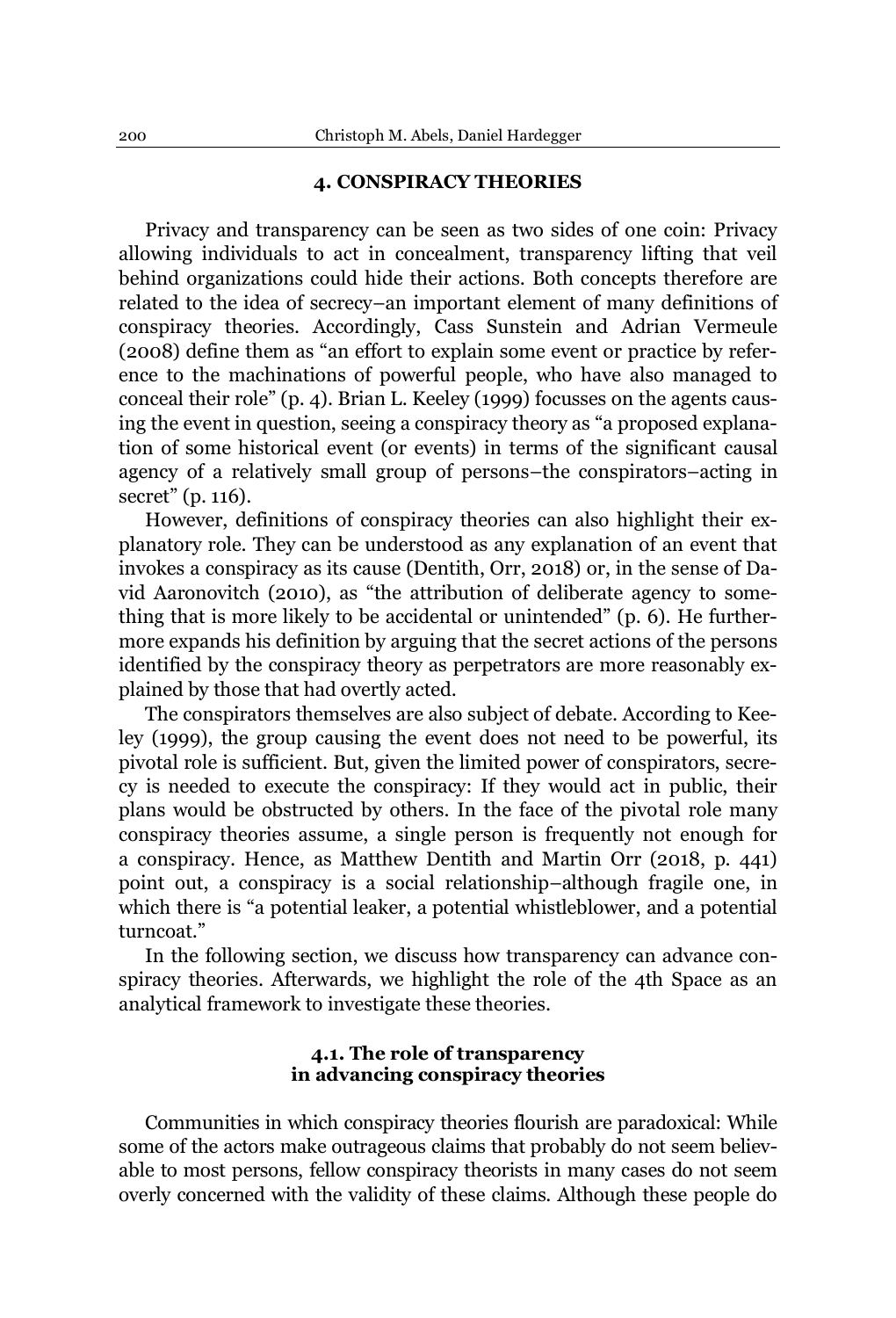not trust the government and do not trust those attempting to debunk conspiratorial claims with evidence, they still believe in what are frequently unwarranted theories about covert agents acting against the common good. If their distrust is high enough to consider almost everything to be a conspiracy theory, except those theories most worthy of that description, why do they trust an anonymous person in an opaque virtual environment?

Government transparency may be one of the reasons. As several authors have pointed out (Fung, 2013; Margetts, 2011), making governmental action transparent, especially for the sake of accountability, might lead citizens to focus on missteps, policy failures, and corruption, in a manner that Fung and Weil (2010, p. 106) call "gotcha game." Citizens are actively looking for failures of those in power and feel confirmed once they found something. Some of the conspiracy communities, truthers, even refer to themselves explicitly as those that look behind the curtain and expose what is concealed by the government (Kay, 2011). As Bok (1989) has pointed out, secrecyunderstood as the result of concealment—is strongly linked in many people's minds with deception. Beyond that, the idea frequently prevails that secrecy itself is discreditable, as people only conceal what they find "shameful or undesirable" (p. 8). Trying to expose the secrets governments hide from the people is therefore a value in itself, as only that is concealed which is diametral to the greater good of society.

With an ever-growing number of leaks from whistleblowers-Panama Papers, Pandora Papers, Paradise Papers, and very recently Suisse Secretsconspiracy theorists can easily feel vindicated in their believe about widespread corruption of those in power. As evidenced by the recent Suisse Secret leaks, that shed light on one of the world's most important financial institutions, the Credit Suisse bank, there indeed is a powerful elite, ranging from the son of an Azerbaijani strongman, Egyptian intelligence officials, to various wealthy criminals, that is protected by laws and catered by institutions that both support and profit from them (OCCRP et al., 2022). Decades earlier, Tobacco corporations were either deliberately concealing or at least whitewashing the negative health consequences of smoking (Rabin-Havt & Media Matters, 2016). These are only some examples that illustrate the large number of scandals involving governments or corporations. Jointly, these incidents can undermine public trust and lead people in the hands of those sharing and subsequently nurturing their mistrust.

As a result, although transparency should make governments more accountable to the public, and through this accountability increase trust in their doings, the opposite can be the case, if transparency focusses public attention on misconduct by government officials. In the private sector, transparency can uncover criminal or norm-violating behavior, e.g., environmental pollution, corruption, customer endangering. In combination, both mechanisms can reinforce individuals' perception of powerful actors,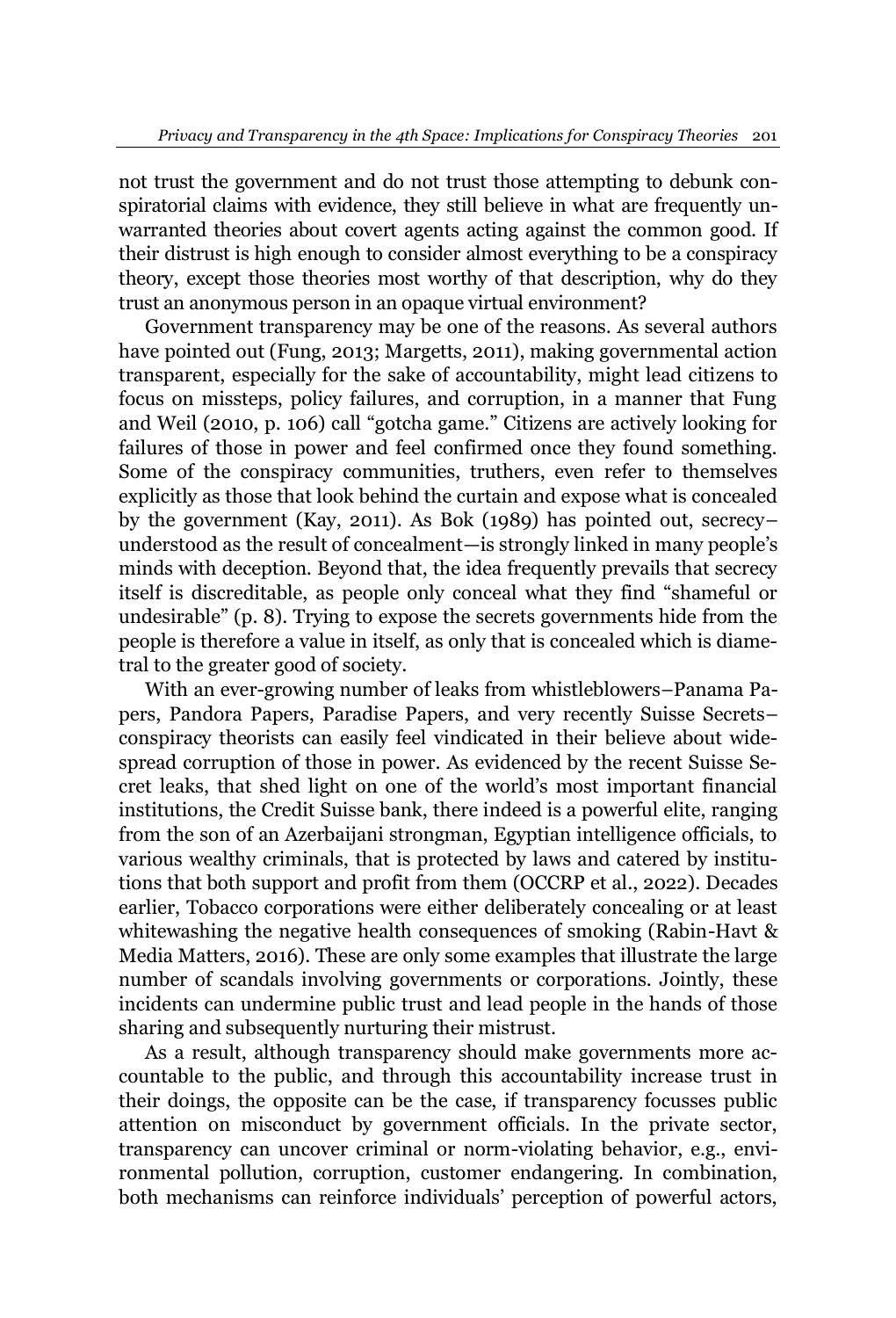being it government or corporate leaders, frequently engaging in behavior that is in direct opposition to the public good.

## **4.2. The 4th Space as analytical framework for virtual conspiracy communities**

Conspiracy theories seem to accompany humanity through its history. As Uscinski and Parent (2014, 3) point out, "naturally, conspiracy theories flourish across space just as much as they do across time." Yet, while they seem to be ever-present-from the antisemitic *Protocols of the Elders of Zion* in the 20th century (Aaronovitch, 2010) to the recent conspiracy theories involving the Covid-19 pandemic (Uscinski et al., 2020)-times of anxiety, paranoia, and a perceived loss of control in large parts of society seem to be the ideal environments for conspiracy theories (Douglas et al., 2019; van Prooijen, Douglas, 2017).

Hence, conspiracy theories largely appear to be a response to a state of crisis. However, today's information environment allows actors to spread conspiracy theories for other purposes, e.g., because enjoy doing it (Buckels et al., 2014) or engage in state-sponsored disinformation operations (Rid, 2020). A substantial driver of this are virtual communities, in which individuals can encounter conspiracy theories and discuss them with likeminded others.

The 4th Space offers an analytical framework to investigate these encounters. Starting with the medium, individuals have a great choice of virtual communities they can engage with to exchange views on conspiracy theories and encounter new ones. From Facebook to Twitter and TikTok, in simple terms, every SNS proffers content that promotes conspiracy beliefs. Individuals can therefore not only engage with one community on a single platform but can be part of several discussions across platforms, thereby exchanging content between platforms. This is frequently seen on WhatsApp and Telegram, where links to YouTube and other Websites are shared. Given that not every individual is present on the majority of SNS, through this interconnection of virtual communities these individuals are still likely to encounter the most prominent conspiracy theories.

In the 4th Space, individuals are however not only exposed to information from the virtual world, as the remain anchored through their location in the physical world. Given conspiracy theories are oftentimes explanations for significant historical or political events, individuals are likely to discuss those events with their immediate social environment—at work, home, or in bars and restaurants, talking with their friends and family. Yet, as these individuals can be simultaneously present in their virtual communities, discussions from the actual world can migrate to the virtual one and vice versa. Assuming that the belief in conspiracy theories is by many seen as a deviation from normal behaviour-some authors even view conspiracy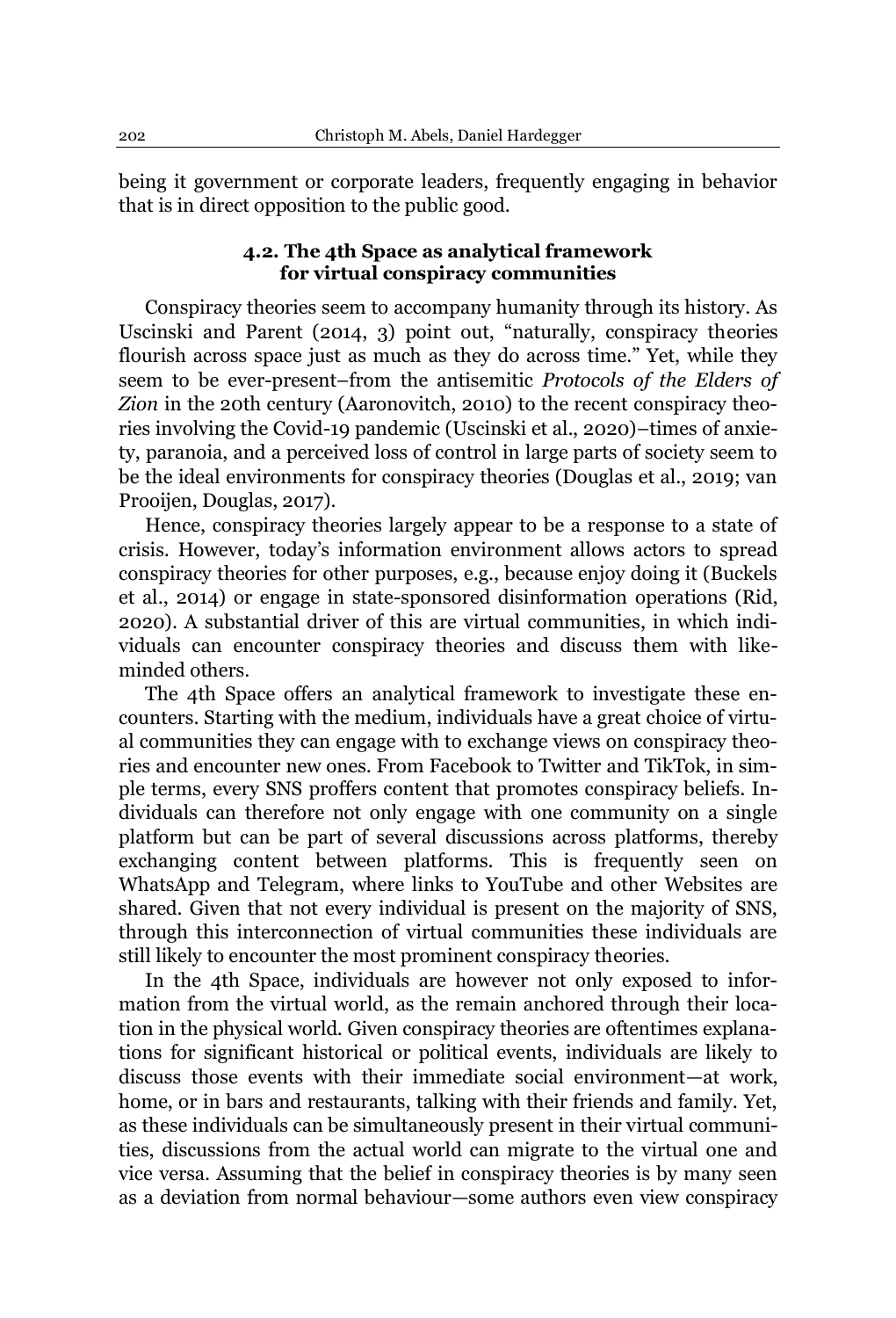belief as pathological (Hofstadter, 1965)—individuals might refrain themselves from disclosing their true beliefs about certain events, due to the fear of being socially stigmatized or excluded. The privacy of the virtual space can provide the necessary safety to freely articulate their views.

Location can also have a direct impact on the information entering the virtual space. Proximity to sites of emergencies can increase the quality of information shared online (Starbird, Palen, 2010; Thomson et al., 2012). The opposite was observed in New York City after the attacks on the World Trade Center: residents in the city strongly believed that the government knew about the attack in advance and failed to act, while this belief was less prevalent in the rest of the US (Sunstein, Vermeule, 2008).

If these individuals now encounter a government or corporate scandal, they can discuss the matter with their immediate environment in the virtual world, maybe also just learn about them from friends and family, and carry it over to their virtual communities. In these communities, they can then elaborate on the underlying causes of the scandal and investigate what the media, which frequently uncovers these scandals, has (deliberately) left unreported. Yet, their beliefs might remain concealed to both their actual social environment and the virtual one.

The 4th Space's third component, time, underlines the role of technological progress, the durability of conspiracy theories, and their long-term impact. As Uscinski and Parent (2014) point out, some individuals might be socialized into a worldview that has a stronger emphasis on conspiratorial thinking. One driver of that is today's presence of the high-choice media environment. While it was difficult in the past to encounter media that caters to certain ideologies and reinforces them, individuals can nowadays choose the media outlet that suits their ideological preferences best (Van Aelst et al., 2017). Additionally, with an increasing lifespan, individuals are also potentially more likely to experience a conspiracy.

Virtual environments furthermore make discussions less ephemeral. Conversations at work or in a bar do normally not leave a record.<sup>8</sup> On Facebook or Twitter, for example, every discussion and exchange with other users create a searchable record, until the users decide to delete it. However, even then, other users might have made a screenshot of the conversation and uploaded it to a Cloud server. Even in communities that are deliberately designed to be ephemeral, like 4chan, users can easily create copies of that conversation and therefore expand its lifespan.

<sup>8</sup> Sometimes, however, discussions might be recorded, intentionally or unintentionally. Yet, this is not what most people would expect nor how most situations are set up.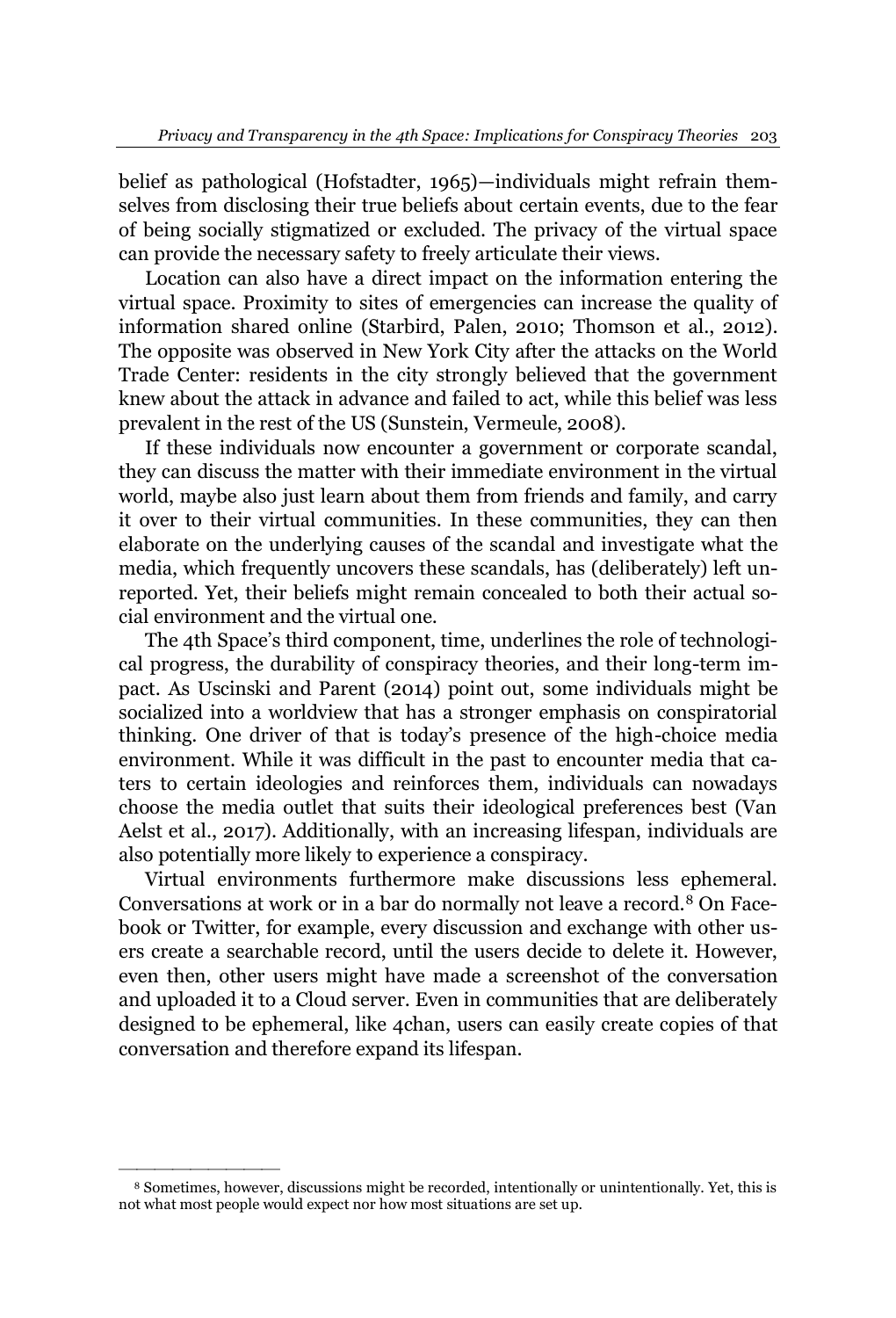### **5. DISCUSSION**

These examples show the complex web of interconnections between place, medium, and time that constitutes the 4th Space. They furthermore indicate how the 4th Space can be used as an analytical framework to investigate the implications of these interdependencies for the development and dissemination of conspiracy theories.

Beyond that, the 4th Space can be used to identify solutions to cope with the problems identified in this article. As already mentioned, there is little understanding of technology—the medium—on the part of the users who move, exchange, and create or use content in 4th Space. If, for example, users acquire a new hardware or software currently in use receives an update, they might be unaware of the impact on their privacy. This is understandable, as the speed of technological changes, especially in software, might overwhelm most users and pose an enormous task even for the more experienced ones. Nevertheless, it must be emphasized that a fundamentally better understanding of the necessary technology in the 4th Space and the impact on the user's experience within the 4th Space, especially regarding privacy, would also likely create more trust in the interaction.

The medium's affordances play a crucial role in this respect. For instance, as users can have multiple accounts in a certain 4th Space, the general idea of "one body, one identity" (Donath, 2020) does not apply in that specific environment. If these users are not aware of this or policies exist that create the illusion that every online persona is connected to a similar offline one, although the policy is not enforced (e.g., as it is frequently the situation on Facebook), users might be misled in their interaction with other individuals about their true identities. This makes it more difficult to identify incorrect information or even targeted false messages, as users' experiences on online dating sites make clear (Rege, 2009). To counteract this, virtual communities should incorporate design features that make the state of privacy policies more salient and support the situational awareness of their members. In the context of Covid-19-related disinformation, several SNS have added labels and other warning mechanisms to their platforms in order to protect individuals from falling for misleading information (Bond, 2020). A similar approach could be taken to increase an organization's transparency in relation to when and how they enforce existing privacy policies.

In the context of conspiracy theories, the role of anonymity, as a tool to establish privacy, needs to be discussed as well. Every 4th Space can be divided into one of three categories: full anonymity, partial anonymity, and no anonymity. The former category includes 4chan, where no registration of any kind is expected and the users themselves respect the anonymity and thus the privacy of others. On the contrary, any kind of connection to the actual world would ultimately undermine the basic idea of the 4th Space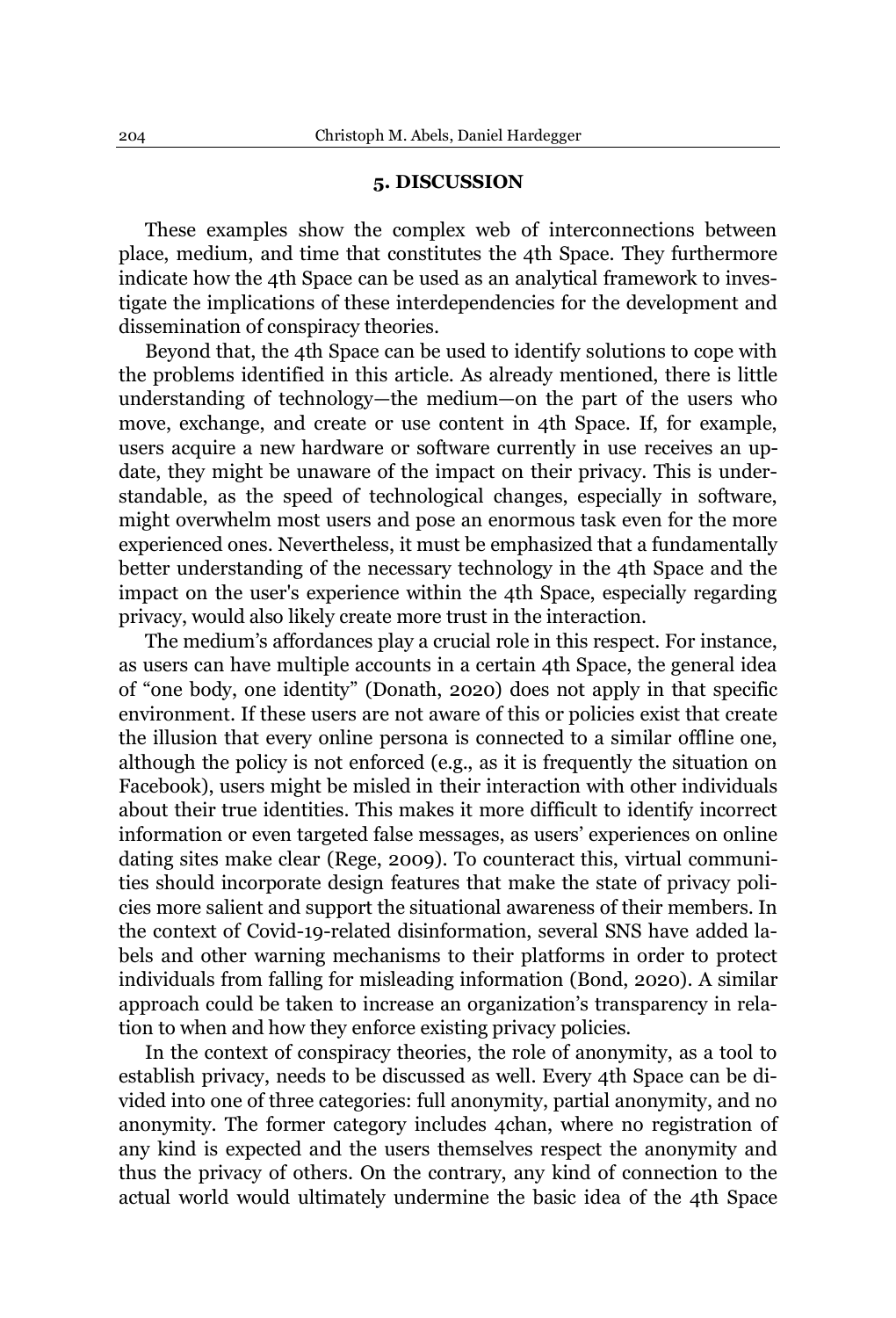that 4chan creates. At the same time, this also means that a user must take any information and interaction within the respective community with a grain of salt. The second category, partial anonymity, includes 4th Spaces such as reddit or Twitter. These require a registration for the interaction in them and thus also the deposit of corresponding data, such as a mail address. But there is no obligation to verify the actual world identity, and every user can create and use an unlimited number of accounts. Just as with 4chan, every user of these 4th Spaces must assume that here, too, every piece of information does not necessarily have to correspond to the facts. The last group, those that do not guarantee anonymity and want to combine the actual world identity with the virtual world identity, includes Facebook and LinkedIn. While the latter merely carries this claim with it, at least Facebook is also trying to enforce it legally, albeit not successfully. In the case of Facebook, this leads to the paradoxical situation that the platform's affordances tend to signal users to assume that most information on Facebook comes from real people and organizations, thereby creating the impression of accountability for the spread of misleading information, but at the same time claim to be allowed to remain anonymous. However, given that reality distortion might be the norm online, the mere perception of a user being who he or she claims to be is not enough to take the validity of information for granted (Zimbler, Feldman, 2011).

On the place axis, the situation is more complex. Privacy and transparency are not merely technical matters, but subject to legal, cultural, linguistic, and other factors. For instance, whether privacy is perceived as valuable depends on the individual's location. Privacy is certainly more helpful in oppressive autocracies, in which exercising free speech might pose an immediate threat to individuals well-being. Transparency of government and corporations also differs across countries, as some nations, although enacting FOI laws, have little interest in becoming more transparent. This difference between *de jure* and *de facto* transparency has been the cause for the development of new indicators to assess a government's objective level of transparency (Mungiu-Pippidi, Dadašov, 2016). Beyond that, whether the information provided by a government can be used to hold it accountable depends on the existence of civil society actors capable of analyzing the data and advocating for change (Fung, 2013). The same is true for corporations, as misconduct is frequently exposed by investigative journalists, e.g., in the case of Theranos, which has defrauded customers as well as investors (Carreyrou, 2018).

However, the push towards good governance through transparency can be act as a double-edged sword: although transparency can achieve greater trust in government and bureaucracy, repeated exposure to strategies to undermine these initiatives can have a lasting negative impact on trust in government, potentially increasing the likelihood of citizens to adopt conspiracy theories. In combination with large-scale leaks from whistleblowers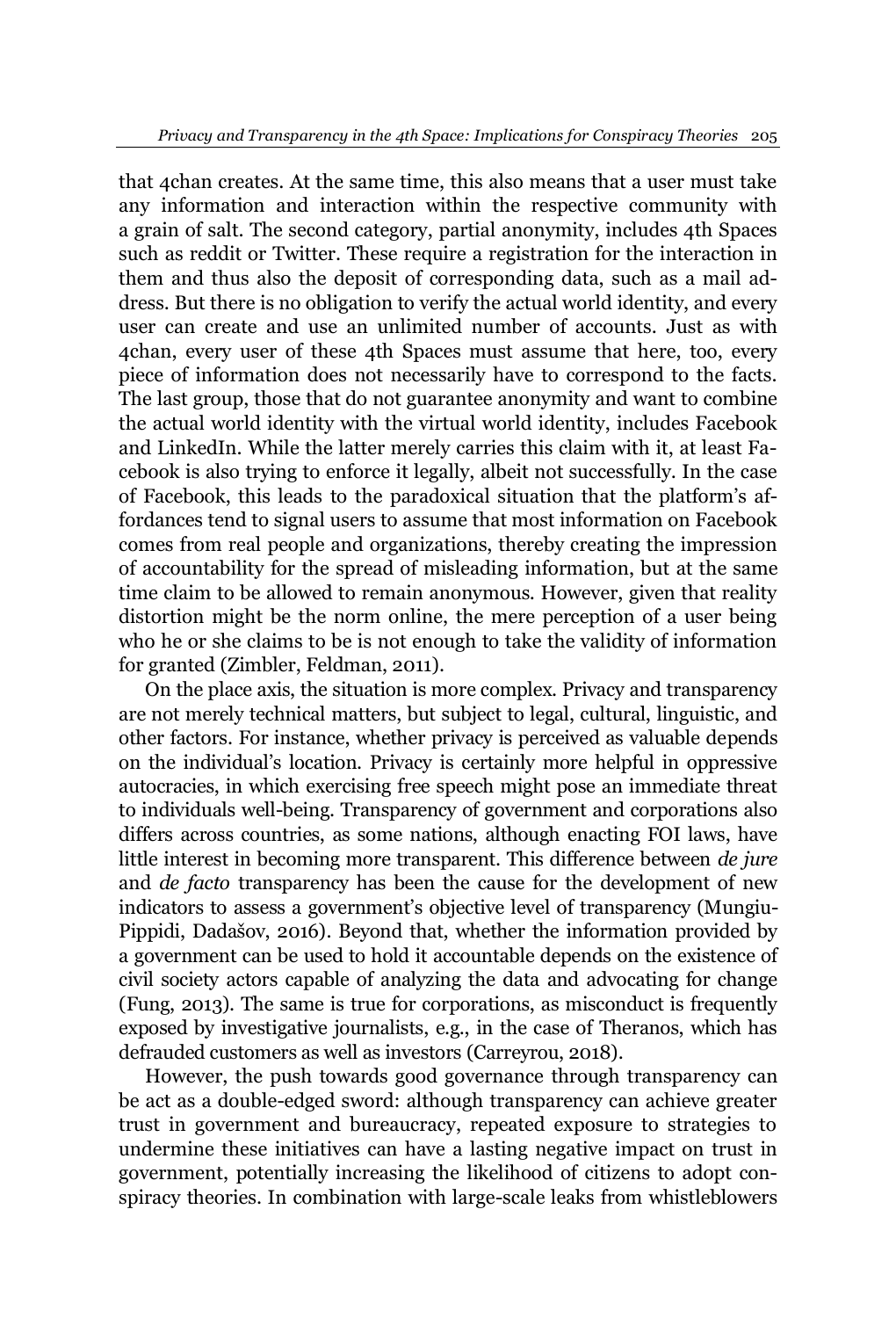that expose the wrongdoings of powerful elites, a generalized mistrust towards anyone in power can be the result, providing fertile ground for conspiracy theories to flourish.

At the same time, also in contrast to the medium axis, individuals in some locations tend to have greater awareness of the importance of privacy and transparency, since the connection to the actual world of the respective users is much more direct here. Accordingly, there is a more reflection on the role of privacy and transparency in the 4th Space. Nothing illustrates this better than the debate surrounding the General Data Protection Regulation (GDPR), which was ultimately not a technical discussion, but a transfer of the European self-image of privacy and transparency into the 4th Space (Greenleaf, 2012). This underlines that the 4th Space is not limited to a single, clearly defined geographic area, but encompasses every place where users log in. Accordingly, different legal concepts of privacy and transparency from the actual world, but also socio-cultural, linguistic, economic, and religious ones compete in the 4th Space, each depending on the individual background of the users and the location in which they are located.

For example, a 4th Space may be primarily used by users and hosted by an organization from North America and Europe. However, as soon as a user from a completely different region, such as South Africa, enters and becomes part of the 4th Space, their respective definitions of privacy and transparency also become part of it, thus expanding the 4th Space on the place axis accordingly. At the same time, however, this user is also influenced by the already existing definitions of privacy and transparency within the 4th Space, which again impacts the individuals' actual world environment.

Which brings us back to the medium axis. Because even if legal and societal changes in the understanding of privacy and transparency in the 4th Space are possible, corresponding adjustments and improvements are also necessary on the technical and design level. It would, e.g., make sense on the part of those who are technical responsible for the respective 4th Spaces to create the possibility of more clearly tracing the development of information and discourse within the community. 4th Spaces such as Reddit and Twitter are less prone to be undermined by conspiracy theories, since here, a) the history of discourses can be tracked more directly, b) the community itself actively evaluates and shares information, and c) individuals know that there is no requirement of connecting the actual world to the virtual world identity, so they usually take every information with the required skepticism (Cinelli et al., 2021; Theocharis et al., 2021).

Our remarks here pose several questions that deserve further investigation. Concerning the medium, the issue of privacy might evolve over the course of the next years, given technological developments around deepfakes, manipulated multimedia content (Chesney, Citron, 2018; Verdoliva, 2020), and Facebook's so-called Metaverse. Through deepfakes, individuals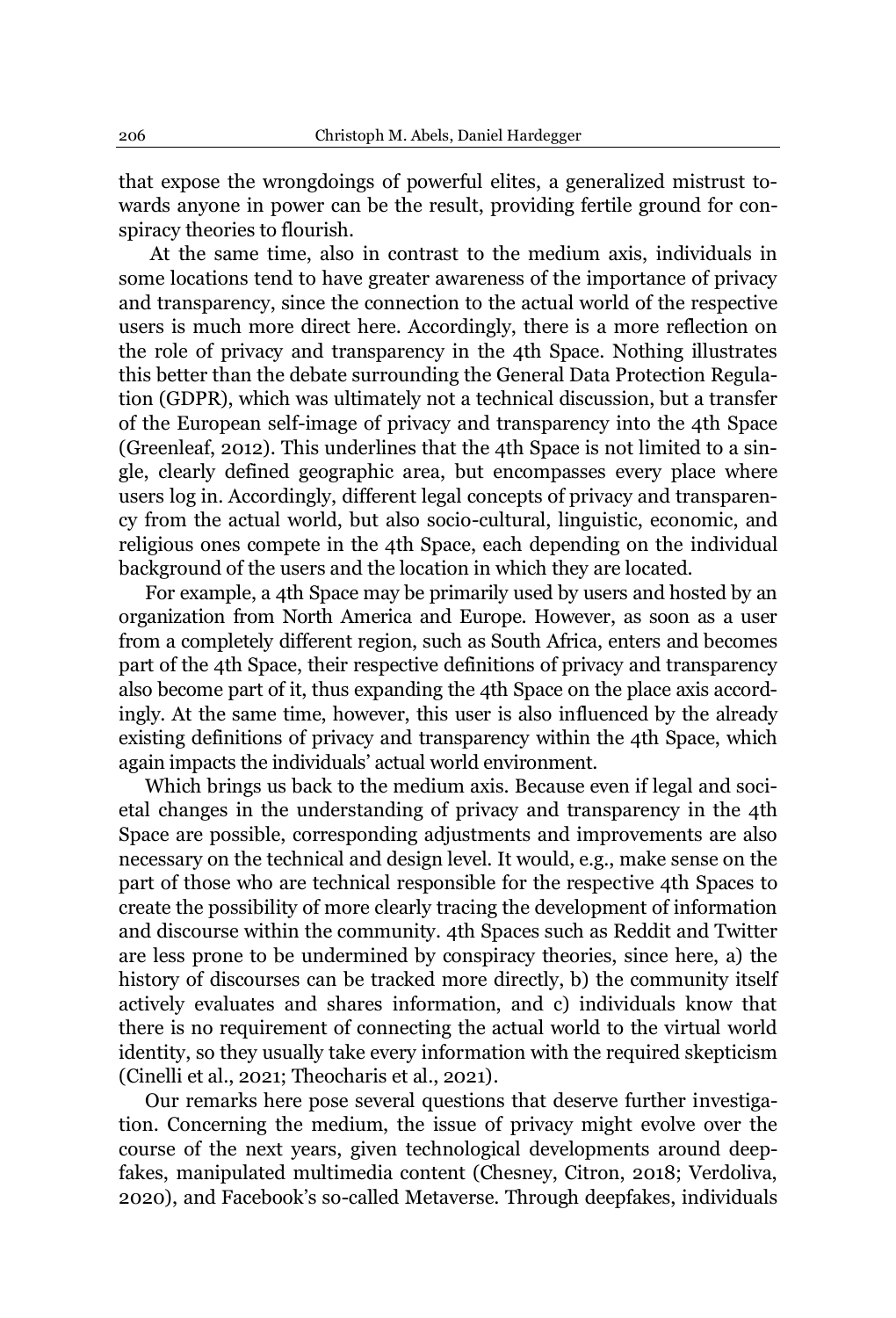can, for example, alter videos about themselves to conceal their identity from others while pretending to show their true self. In the Metaverse, the increased degree of interaction, including virtual avatars that represents a person's behavior more directly, might alter privacy, as it is easier to observe patterns of behavior, speech, and other aspects that are more difficult to obscure. Accordingly, how these thinner privacy affects the spread of conspiracy theories in the Metaverse should be subject to future research.

Beyond that, further research is needed to investigate how conspiracy theories move from the actual world to virtual communities and vice versa. Although it is arguably more likely that individuals discuss these issues online, there is an increasing number of examples in which virtual communities around disinformation reach over into the actual world-the Querdenker movement in Germany, which largely organizes itself via Telegram and other platforms, is only one of the more recent examples (Koos, 2021). Other instances include Pizzagate (Tuters et al., 2018) and the storm on the US Capitol on January 6, 2021 (Barry et al., 2021).

Finally, the question of how government transparency can lead to the emergence or advancement of conspiracy theories demands further attention. While it seems intuitively convincing that the gotcha game (Fung, Weil, 2010) can lead to the emergence of conspiracy beliefs, as information are interpreted in the face of pre-existing beliefs and attitudes (Miller et al., 2016; Taber et al., 2009) and subsequently twisted and turned to fit into conspiracy beliefs (which is what happened in the case of Pizzagate on 4chan), the literature has so far hardly addressed this issue.

The 4th Space provides a holistic framework to analyze and combat the spread and development of conspiracy theories, by incorporating aspects of place, medium, and time. Following the Swiss Cheese model to mitigate disinformation online (Bode, Vraga, 2021), the 4th Space framework can help us to identify the relevant protective layers and allow us to shed light on the man or woman behind the curtain.

### **REFERENCES**

- D. Aaronovitch, *Voodoo Histories: The Role of the Conspiracy Theory in Shaping Modern History*, Riverhead Books, New York 2010.
- C. M. Abels, *Everybody Lies: Misinformation and Its Implications for the 4th Space*, Proceedings, 68, 2022, in press.
- H. K. Anheier, C.M. Abels, *Corporate Governance: What Are the Issues?*, in: Advances in Corporate Governance: Comparative Perspectives, H. K. Anheier, T. Baums (eds.), Oxford University Press, Oxford 2020, pp. 10-42.
- J.-P. Barnert, *Wirecard Chapter Ends With Stock Set to Delist From Exchanges*, Bloomberg, 2021; https://www.bloomberg.com/news/articles/2021-11-12/wirecard-chapter-endswith-stock-set-to-delist-from-exchanges; accessed 03 March 2022.
- D. Barry, M. McIntire, M. Rosenberg, "Our President Wants Us Here": The Mob That *Stormed the Capitol*, The New York Times; [https://www.nytimes.com/2021/01/09/us/](https://www.nytimes.com/2021/01/09/us/%20capitol-rioters.html) [capitol-rioters.html;](https://www.nytimes.com/2021/01/09/us/%20capitol-rioters.html) accessed 03 March 2022.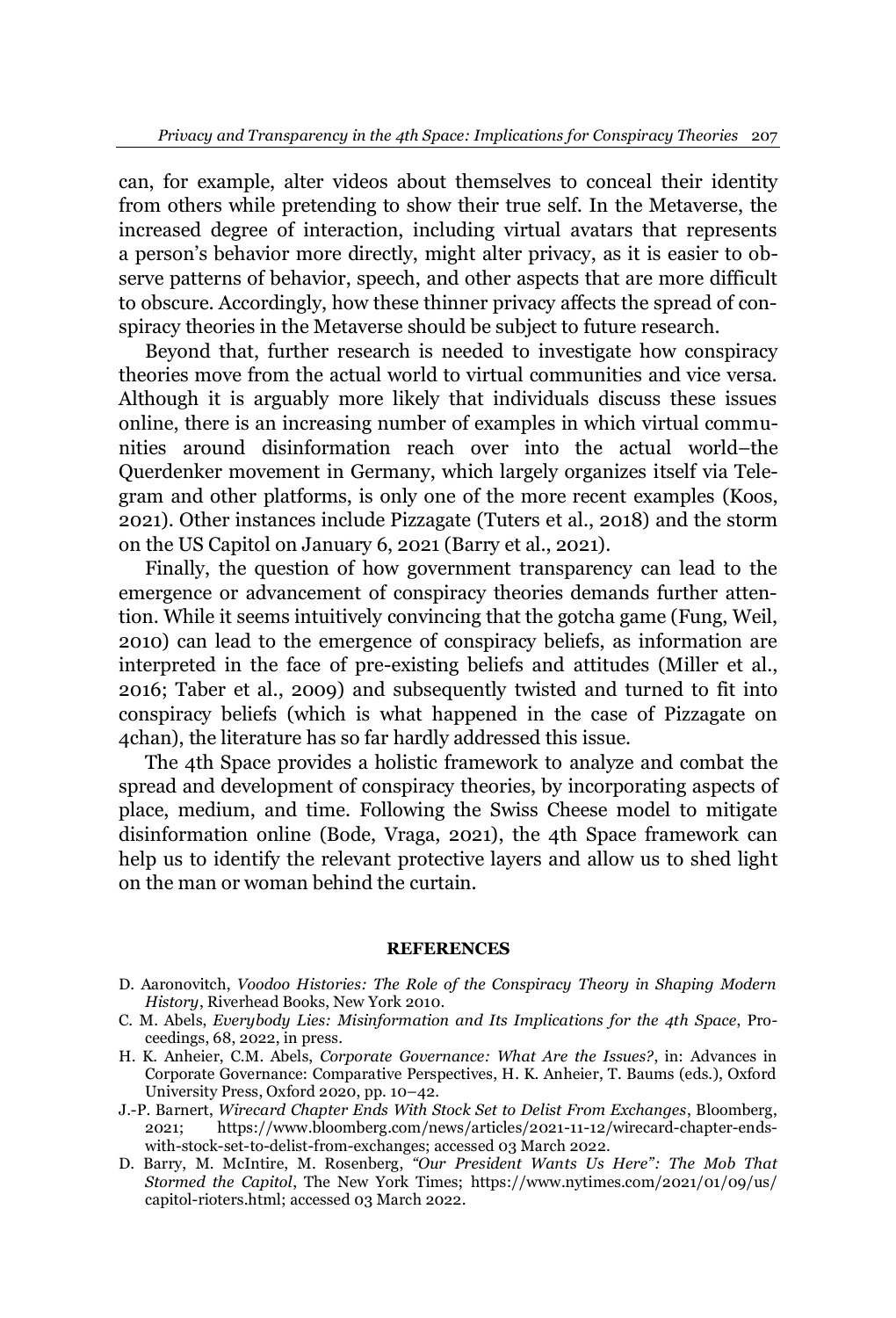- M. Bernstein, A. Monroy-Hernández, D. Harry, P. André, K. Panovich, G. Vargas, 4chan and */b/: An Analysis of Anonymity and Ephemerality in a Large Online Community*, Proceedings of the International AAAI Conference on Web and Social Media, 5 (1), 2011, pp.  $50 - 57.$
- N. Bilton, *One on One: Christopher Poole, Founder of 4chan*, The New York Times, 2010, [https://bits.blogs.nytimes.com/2010/03/19/one-on-one-christopher-poole-founder-of-](https://bits.blogs.nytimes.com/2010/03/19/one-on-one-christopher-poole-founder-of-4chan/?_php=true&_type=blogs&_r=0)[4chan/?\\_php=true&\\_type=blogs&\\_r=0;](https://bits.blogs.nytimes.com/2010/03/19/one-on-one-christopher-poole-founder-of-4chan/?_php=true&_type=blogs&_r=0) accessed on 03 March 2022.
- L. Bode, E. Vraga, *The Swiss cheese model for mitigating online misinformation*, Bulletin of the Atomic Scientists, *77*(3), 2021, 129-133. https://doi.org/10.1080/00963402.2021. 1912170
- S. Bok, *Secrecy: On the Ethics of Concealment and Revelation*, Vintage Books, New York, 1989.
- S. Bond, *Twitter Expands Warning Labels To Slow Spread of Election Misinformation*, NPR, 2020; https://www.npr.org/2020/10/09/922028482/twitter-expands-warning-labelsto-slow-spread-of-election-misinformation?t=1648567293523; accessed on 04 March 2022.
- L. Brandeis, *Other People's Money and How the Bankers Use It*. Frederick A. Stokes, New York, 1914.
- E. E. Buckels, P. D. Trapnell, D. L. Paulhus, *Trolls just want to have fun*, Personality and Individual Differences, *67*, 2014, 97±102; https://doi.org/10.1016/j.paid.2014.01.016
- R. Callimachi, *ISIS and the Lonely Young American*, New York Times, 2015; https://www.nytimes.com/2015/06/28/world/americas/isis-online-recruitingamerican.html?searchResultPosition=1
- J. Carreyrou, *Bad Blood: Secrets and Lies in a Silicon Valley Startup*. Penguin Random House, New York 2018.
- R. Chesney, D.K. Citron, *Deep Fakes: A Looming Challenge for Privacy, Democracy, and National Security*, No. 692; Public Law Research Paper), 2018; https://papers.ssrn.com/ sol3/papers.cfm?abstract\_id=3213954
- B. C. K. Choi, A. W. P. Pak, *Multidisciplinarity, Interdisciplinarity and Transdisciplinarity in Health Research, Services, Education and Policy: 1. Definitions, Objectives, and Evidence of Effectiveness*, Clinical and Investigative Medicine, 29 (6), 2006, pp. 351–364; <http://www.ncbi.nlm.nih.gov/pubmed/17330451>
- M. Cinelli, G. De Francisci Morales, A. Galeazzi, W. Quattrociocchi, M. Starnini, *The Echo Chamber Effect on Social Media*, Proceedings of the National Academy of Sciences, 118 (9), 2021; https://doi.org/10.1073/pnas.2023301118
- H. Darbishire, *Proactive Transparency: The Future of the Right to Information?*, The World Bank, Washington, DC 2010; [https://openknowledge.worldbank.org/bitstream/handle/](https://openknowledge.worldbank.org/bitstream/handle/10986/25031/565980WP0Box351roactiveTransparency.pdf?sequence=1&isAllowed=y)  [10986/25031/565980WP0Box351roactiveTransparency.pdf?sequence=1&isAllowed=y;](https://openknowledge.worldbank.org/bitstream/handle/10986/25031/565980WP0Box351roactiveTransparency.pdf?sequence=1&isAllowed=y) accessed 21 February 2022.
- M. den Boer, *Steamy Windows: Transparency and Openness in Justice and Home Affairs*, in: Openness and Transparency in the European Union, V. Deckmyn, I. Thomson (eds.), European Institute of Public Administration, Maastricht, 1998, pp. 91-105.
- M. R. X. Dentith, M. Orr, *Secrecy and Conspiracy*, Episteme, 15 (4), 2018, pp. 433-450; https://doi.org/10.1017/epi.2017.9
- C. Dewey, *Absolutely Everything You Need to Know to Understand 4chan, the Internet's Own Bogeyman*, The Washington Post, 2014; [https://www.washingtonpost.com/news/the](https://www.washingtonpost.com/news/the-intersect/wp/2014/09/25/absolutely-everything-you-need-to-know-to-understand-4chan-the-internets-own-bogeyman/)[intersect/wp/2014/09/25/absolutely-everything-you-need-to-know-to-understand-](https://www.washingtonpost.com/news/the-intersect/wp/2014/09/25/absolutely-everything-you-need-to-know-to-understand-4chan-the-internets-own-bogeyman/)[4chan-the-internets-own-bogeyman/;](https://www.washingtonpost.com/news/the-intersect/wp/2014/09/25/absolutely-everything-you-need-to-know-to-understand-4chan-the-internets-own-bogeyman/) accessed 18 February 2022.
- J. Dibbell, *Radical Opacity*, Technology Review, 113 (5), 2010, pp. 82-86.
- J. S. Donath, *Identity and Deception in the Virtual Community*, in: Communities in Cyberspace, P. Kollock, M. Smith (eds.), Routledge, London 2020, pp.  $37-68$ ; https:// doi.org/10.4324/9780203194959-11
- D. M. Douglas, *Doxing: a Conceptual Analysis*, Ethics and Information Technology, 18 (3), 2016; 199±210. https://doi.org/10.1007/s10676-016-9406-0
- K. M. Douglas, J. E. Uscinski, R. M. Sutton, A. Cichocka, T. Nefes, C.S. Ang, F. Deravi, *Understanding Conspiracy Theories*, Political Psychology, 40 (S1), 2019, pp. 3-35; https:// doi.org/10.1111/pops.12568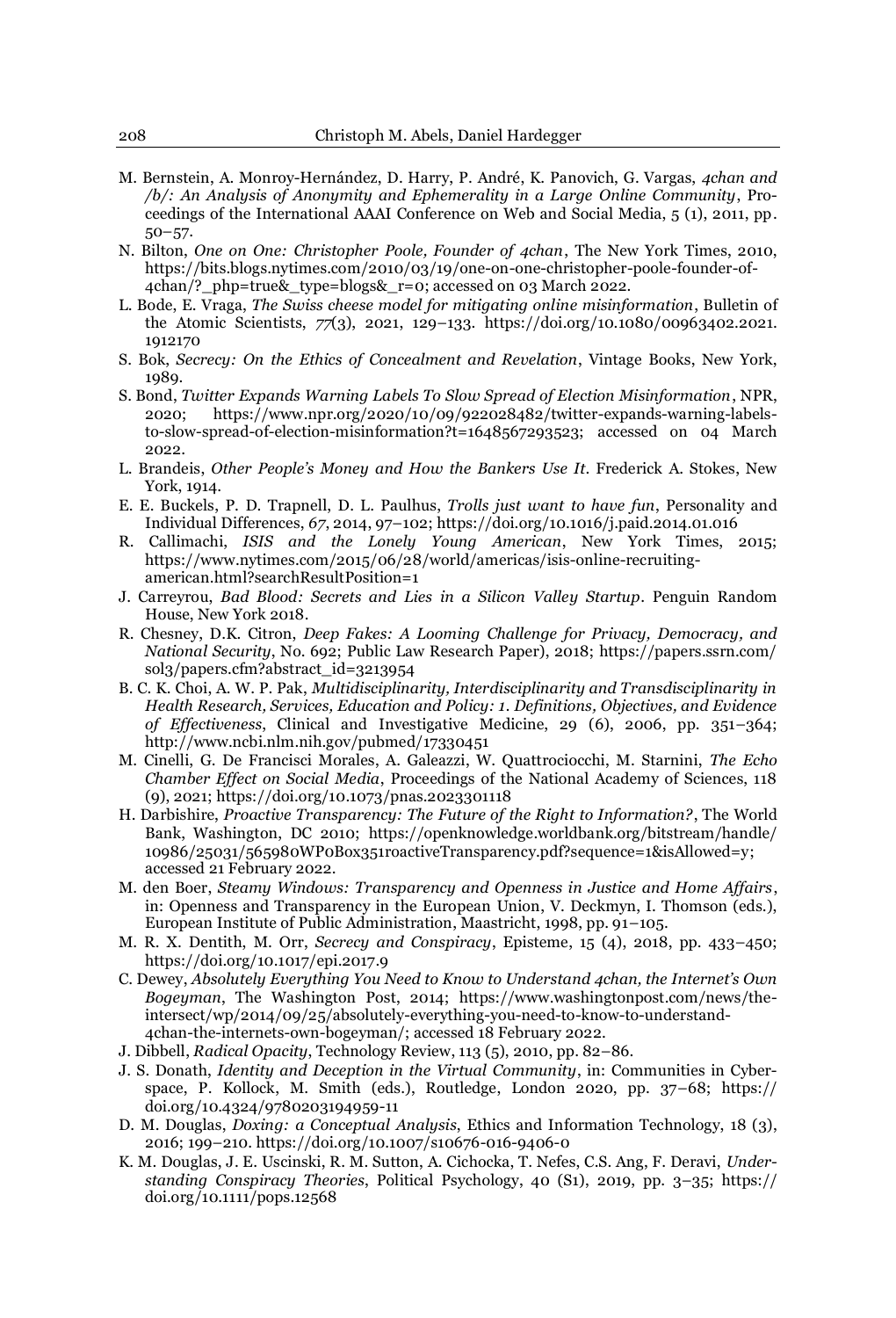- M. Drouin, D. Miller, S. M. J. Wehle, E. Hernandez, *Why Do People Lie Online? "Because Everyone Lies on the Internet,*" Computers in Human Behavior, 64, 2016, pp. 134-142; https://doi.org/10.1016/j.chb.2016.06.052
- N. B. Ellison, D.M. Boyd, *Sociality Through Social Network Sites*, in: W. H. Dutton (ed.), Sociality Through Social Network Sites, Oxford University Press, Oxford, 2013. https:// doi.org/10.1093/oxfordhb/9780199589074.013.0008
- N. B. Ellison, J. T. Hancock, C. L. Toma, *Profile as Promise: A Framework for Conceptualizing Veracity in Online Dating Self-presentations*, New Media and Society, 14 (1), 2012, pp. 45±62; https://doi.org/10.1177/1461444811410395
- Facebook, *What Names Are Allowed on Facebook?,* n.d.; [https://www.facebook.com/](https://www.facebook.com/help/112146705538576)  [help/112146705538576;](https://www.facebook.com/help/112146705538576) accessed 07 March 2022.
- S. Feldman, *Where Do Freedom of Information Laws Exist?* Statista—The Statistics Portal, 2019; [https://www.statista.com/chart/17879/global-freedom-of-information-laws/;](https://www.statista.com/chart/17879/global-freedom-of-information-laws/) accessed 20 February 2022.
- L. Floridi, *The 4th Revolution: How the Infosphere is Reshaping Humanity*, Oxford University Press, Oxford 2016.
- A. Fung, *Infotopia: Unleashing the Democratic Power of Transparency*, Politics and Society, 41 (2), 2013, pp. 183±212; https://doi.org/10.1177/0032329213483107
- A. Fung, M. Graham, D. Weil, *Full Disclosure: The Perils and Promise of Transparency*, Cambridge University Press, Cambridge 2007.
- A. Fung, D. Weil, *Open Government and Open Society*, in: Open Government, D. Lathrop, L. Ruma (eds.), O'Reilly Media, Sebastopol, 2010, pp. 105-114.
- K. Granville, *Facebook and Cambridge Analytica: What You Need To Know as Fallout Widens*, The New York Times, 2018; [https://www.nytimes.com/2018/03/19/technology/ fa](https://www.nytimes.com/2018/03/19/technology/facebook-cambridge-analytica-explained.html)[cebook-cambridge-analytica-explained.html;](https://www.nytimes.com/2018/03/19/technology/facebook-cambridge-analytica-explained.html) accessed 10 February 2022.
- G. Greenleaf, *The Influence of European Data Privacy Standards Outside Europe: Implications for Globalization of Convention 108*, International Data Privacy Law, 2 (2), 2012, pp. 68±92. https://doi.org/10.1093/idpl/ips006
- J. Halliday, *Twitter's Tony Wang: "We Are the Free Speech Wing of the Free Speech Party*, The Guardian, 2012; [https://www.theguardian.com/media/2012/mar/22/twitter-tony](https://www.theguardian.com/media/2012/mar/22/twitter-tony-wang-free-speech)[wang-free-speech;](https://www.theguardian.com/media/2012/mar/22/twitter-tony-wang-free-speech) accessed 10 February 2022.
- D. Hardegger, *A First Holistic "4th Space" Concept*, Proceedings, 81(1), 2022; https:// doi.org/10.3390/proceedings2022081072
- J. Heath, *The Uses and Abuses of Agency Theory*, Business Ethics Quarterly, 19 (4), 2009, pp. 497±528; https://doi.org/10.5840/beq200919430
- B. E. Hermalin, M.S. Weisbach, *Transparency and Corporate Governance*, National Bureau Of Economic Research, 2007; http://www.nber.org/papers/w12875
- N. P. Hoang, D. Pishva, *Anonymous Communication and Its Importance in Social Networking*, 16th International Conference on Advanced Communication Technology, 2014, pp. 34±39; https://doi.org/10.1109/ICACT.2014.6778917
- R. Hofstadter, *The Paranoid Style of American Politics and Other Essays*, Knopf, New York 1965.
- C. Hood, *What Happens When Transparency Meets Blame-avoidance?,* Public Management Review, 9 (2), 2007, pp. 191±210; https://doi.org/10.1080/14719030701340275
- E. Jardine, *Tor, What Is It Good for? Political Repression and the Use of Online Anonymity-Granting Technologies*, New Media and Society, 20  $(2)$ , 2018, pp. 435–452; https:// doi.org/10.1177/1461444816639976
- M. C. Jensen, H. Meckling, *Theory of the Firm: Managerial Behavior, Agency Costs and Ownership Structure, Journal of Financial Economics, 3, 1976, pp. 305-360.*
- C. Kang, S. Frenkel, *'PizzaGate' Conspiracy Theory Thrives Anew in the TikTok Era*, The New York Times, 2020; [https://www.nytimes.com/2020/06/27/technology/pizzagate-justin](https://www.nytimes.com/2020/06/27/technology/pizzagate-justin-bieber-qanon-tiktok.html)[bieber-qanon-tiktok.html;](https://www.nytimes.com/2020/06/27/technology/pizzagate-justin-bieber-qanon-tiktok.html) accessed 07 March 2022.
- J. Kay, Among the Truthers: A Journey through America's Growing Conspiracist Under*ground*, HarperCollins, New York 2011.
- B. L. Keeley, *Of Conspiracy Theories*, Journal of Philosophy, 96 (3), 1999, pp. 109–126.
- D. Kirkpatrick, *The Facebook Effect: The Inside Story of the Company that Is Connecting the World*, Simon & Schuster, New York 2010.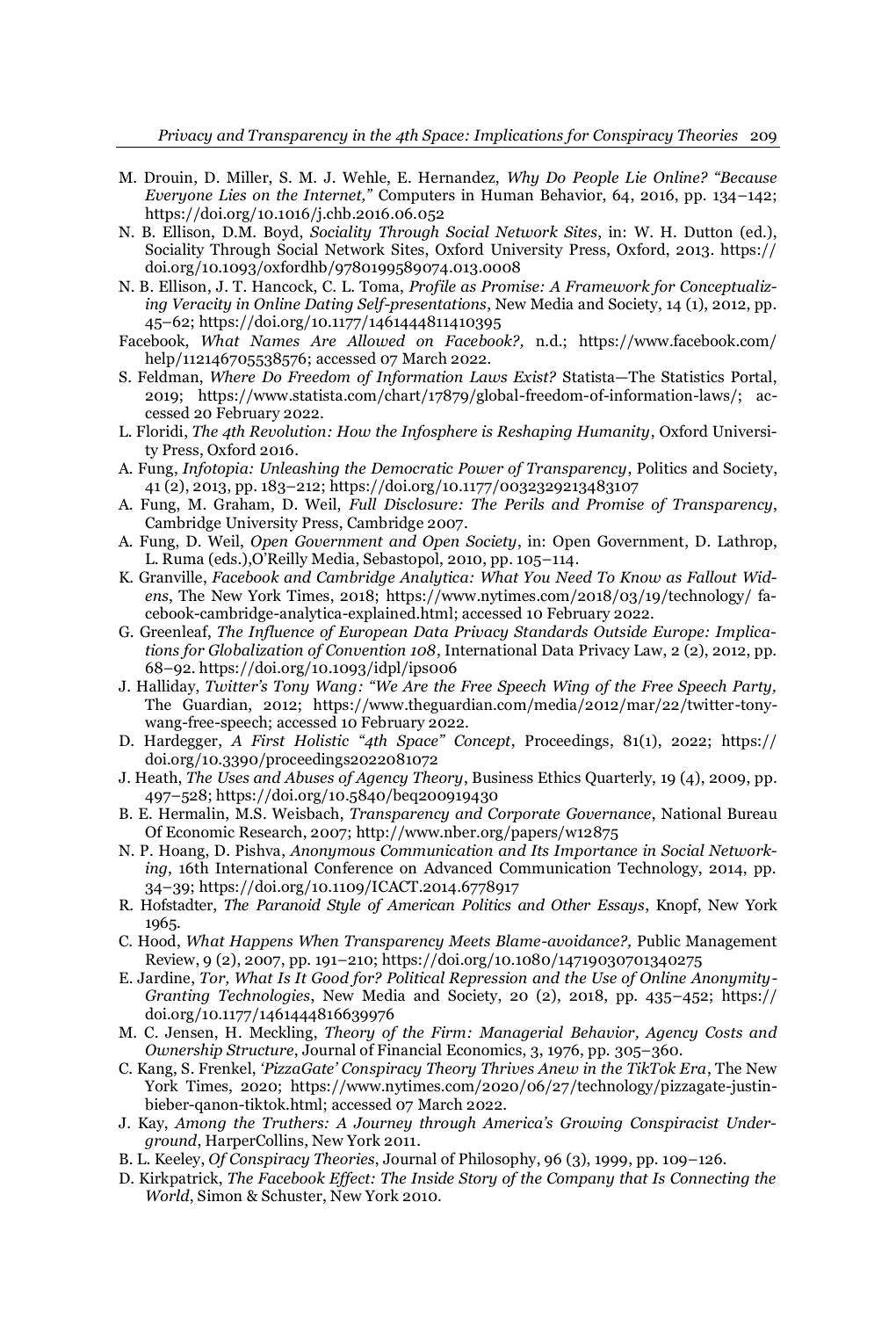- J. T. Klein, *Evaluation of Interdisciplinary and Transdisciplinary Research*, American Journal of Preventive Medicine,  $35(2)$ , 2008, pp. 116-123; https://doi.org/10.1016/ j.amepre.2008.05.010
- L. Knuttila, *User Unknown: 4chan, Anonymity and Contingency*, First Monday, 16 (10), 2011; https://firstmonday.org/ojs/index.php/fm/article/view/3665/3055
- S. Koos, *Forschungsbericht: Die "Querdenker". Wer nimmt an Corona-Protesten teil und warum?* [Research report: The Querdenker. Who attends Corona protests and why?], Universität Konstanz 2021; https://kops.uni-konstanz.de/bitstream/handle/123456789/ 52497/Koos\_2-bnrddxo8opad0.pdf?sequence=1
- K. Lee, M. C. Ashton, J. Wiltshire, J.S. Bourdage, B.A. Visser, A. Gallucci, *Sex, Power, and Money: Prediction from the Dark Triad and Honesty±Humility*, European Journal of Personality,  $27(2)$ , 2013, pp. 169 $-184$ ; https://doi.org/10.1002/per.1860
- L. Lessig, *The Architecture of Privacy: Remaking Privacy in Cyberspace*, Vanderbilt Journal of Entertainment & Technology Law,  $1(1)$ , 1999, pp. 56-65.
- S. Malevich, T. Robertson, *Violence Begetting Violence: An Examination of Extremist Content on Deep Web Social Networks*, First Monday, 3, 2020; https://doi.org/10.5210/fm. v25i3.10421
- H. Margetts, *The Internet and Transparency*, Political Quarterly, 82 (4), 2011, pp. 518–521. https://doi.org/10.1111/j.1467-923X.2011.02253.x
- A. Meijer, *Understanding Modern Transparency*, International Review of Administrative Sciences, 75 (2), 2009, pp. 255-269; https://doi.org/10.1177/0020852309104175
- J. M. Miller, K. L. Saunders, C. E. Farhart, *Conspiracy Endorsement as Motivated Reasoning: The Moderating Roles of Political Knowledge and Trust*, American Journal of Political Science, 60 (4), 2016, pp. 824-844; https://doi.org/10.1111/ajps.12234
- A. Morisson, *A Typology of Places in the Knowledge Economy: Towards the Fourth Place*, in: New Metropolitan Perspectives. ISHT 2018. Smart Innovation, Systems and Technologies, F. Calabrò, L. Della Spina, C. Bevilacqua (eds.), Springer, Cham, 2019, pp. 444-451; https://doi.org/10.1007/978-3-319-92099-3\_50
- A. Mungiu-Pippidi, *The Quest for Good Governance*, Cambridge University Press, Cambridge, 2015;<https://doi.org/10.1017/CBO9781316286937>
- A. Mungiu-Pippidi, R. Dadašov, *Measuring Control of Corruption by a New Index of Public Integrity*, European Journal on Criminal Policy and Research, 22(3), 2016, pp. 415-438; https://doi.org/10.1007/s10610-016-9324-z
- A. Mungiu, *Corruption: Diagnosis and Treatment*, Journal of Democracy, 17 (3), 2006, pp. 86±99. https://doi.org/10.1353/jod.2006.0050
- K. Murphy, *In Online Dating, 'Sextortion' and Scams*, The New York Times, 2016; [https://www.nytimes.com/2016/01/17/sunday-review/in-online-dating-sextortion-and](https://www.nytimes.com/2016/01/17/sunday-review/in-online-dating-sextortion-and-scams.html?searchResultPosition=11)[scams.html?searchResultPosition=11;](https://www.nytimes.com/2016/01/17/sunday-review/in-online-dating-sextortion-and-scams.html?searchResultPosition=11) accessed 01 March 2022.
- 2&&53'DUDM6GGHXWVFKH=HLWXQJ1'5*Historic Leak of Swiss Banking Records Reveals Unsavory Clients*, Suisse Secrets, 2022; [https://www.occrp.org/en/suisse-secrets/ histor](https://www.occrp.org/en/suisse-secrets/historic-leak-of-swiss-banking-records-reveals-unsavory-clients)[ic-leak-of-swiss-banking-records-reveals-unsavory-clients;](https://www.occrp.org/en/suisse-secrets/historic-leak-of-swiss-banking-records-reveals-unsavory-clients) accessed 02 March 2022.
- A. Ohlheiser, "We Actually Elected a Meme as President": How 4chan Celebrated Trump's *Victory*, The Washington Post, 2016; [https://www.washingtonpost.com/news/the](https://www.washingtonpost.com/news/the-intersect/wp/2016/11/09/we-actually-elected-a-meme-as-president-how-4chan-celebrated-trumps-victory/)[intersect/wp/2016/11/09/we-actually-elected-a-meme-as-president-how-4chan](https://www.washingtonpost.com/news/the-intersect/wp/2016/11/09/we-actually-elected-a-meme-as-president-how-4chan-celebrated-trumps-victory/)[celebrated-trumps-victory/;](https://www.washingtonpost.com/news/the-intersect/wp/2016/11/09/we-actually-elected-a-meme-as-president-how-4chan-celebrated-trumps-victory/) accessed 02 March 2022.
- R. Oldenburg, *The great Good Place: Café, Coffee Shops, Community Centers, Beauty Parlors, General Stores, Bars, Hangouts, and How They Get You Through the Day*, Paragon House, New York 1989.
- Y. J. Park, *Digital Literacy and Privacy Behavior Online*, Communication Research, 40 (2), 2013, pp. 215±236; https://doi.org/10.1177/0093650211418338
- R. D. Putnam, *Bowling Alone: America's Declining Social Capital*, Free Press, 2000; https://doi.org/10.4324/9780203805749
- A. Rabin-Havt, Media Matters, *Lies, Incorporated: The World of Post-Truth Politics*, Anchor Books, New York 2016.
- A. Rege, What's Love Got to Do with It? Exploring Online Dating Scams and Identity Fraud, International Journal of Cyber Criminology,  $3(2)$ , 2009, pp. 494 $-512$ ; http://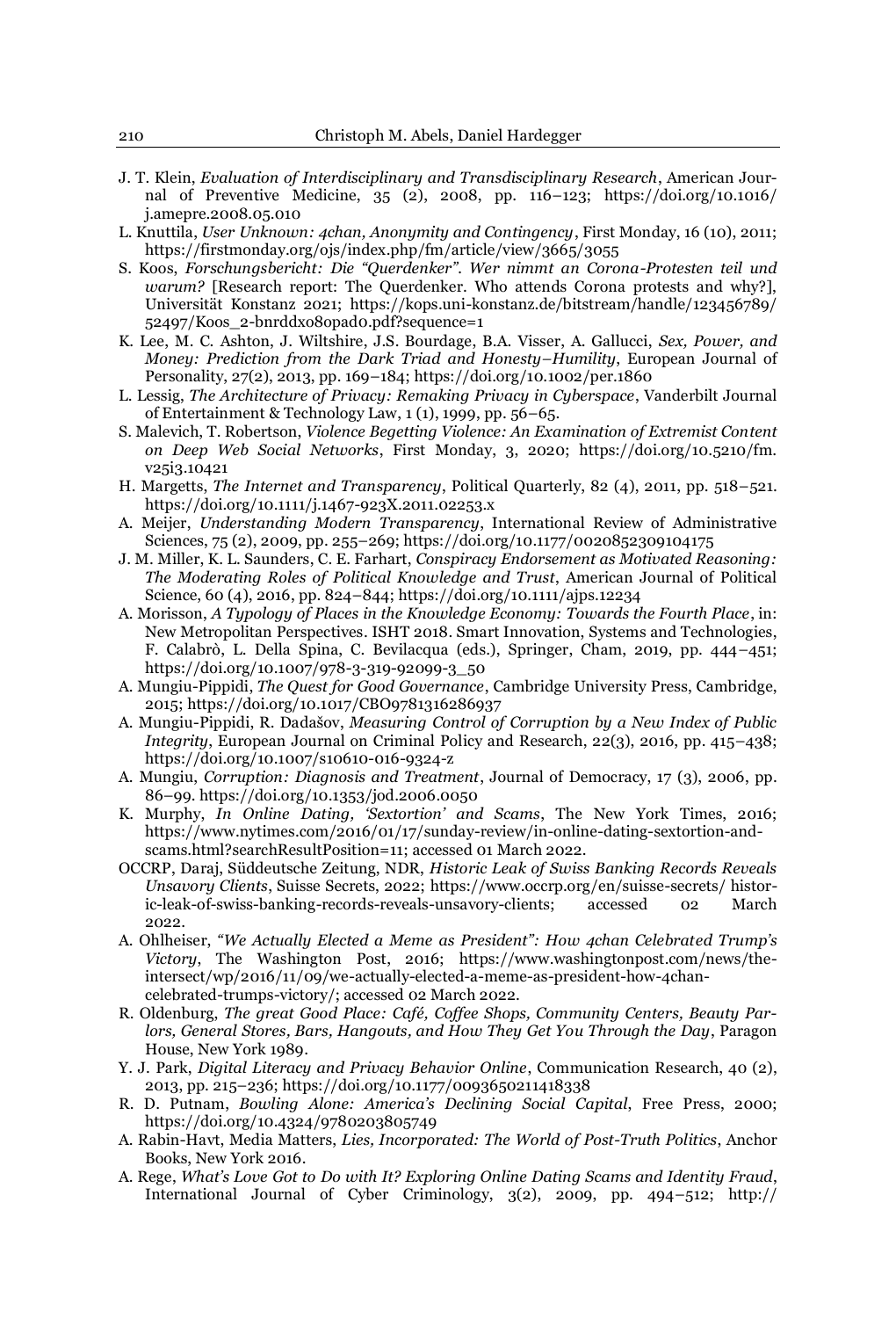ra.ocls.ca/ra/login.aspx?url=http://search.ebscohost.com/login.aspx?direct=true&db=i3h &AN=59256420&site=eds-live

- T. Rid, *Active Measures: The Secret History of Disinformation & Political Warfare*, Profile Books, London 2020.
- P. Robinson, *Flying Blind: The 737 MAX Tragedy and the Fall of Boeing*, Doubleday, New York 2021.
- T. Sardá, *The Dark Side of the Internet: A Study about Representations of the Deep Web and the Tor Network in the British Press*, Doctoral thesis, Loughborough University, Loughborough 2020.
- K. Starbird, L. Palen, *Pass It On?: Retweeting in Mass Emergency*, Proceedings of the 7th International ISCRAM Conference, 2010; http://idl.iscram.org/files/starbird/2010/ 970\_Starbird+Palen2010.pdf
- J.E. Stiglitz, *Transparency and Government*, in: The Right to Tell: The Role of Mass Media in Economic Development, R. Islam, S. Djankov, C. McLiesh (eds.), The World Bank, Washington, DC 2002, pp. 27-44.
- O. Storbeck, *BaFin Boss "Believed" Wirecard Was Victim until Near the Ned*, Financial Times, 2021; [https://www.ft.com/content/a021012e-bd2e-44d5-a160-96d997c662f1;](https://www.ft.com/content/a021012e-bd2e-44d5-a160-96d997c662f1) accessed 03 March 2022.
- C. R. Sunstein, A. Vermeule, *Conspiracy Theories*, University of Chicago Public Law & Legal Theory Working Paper, No. 199, 2008; http://ssrn.com/abstract=1084585
- C. S. Taber, D. Cann, S. Kucsova, *The Motivated Processing of Political Arguments*, Political Behavior, 31 (2), 2009, pp. 137±155; https://doi.org/10.1007/s11109-008-9075-8
- Y. Theocharis, A. Cardenal, S. Jin, T. Aalberg, D.N. Hopmann, J. Strömbäck, L. Castro, F. Esser, P. Van Aelst, C. de Vreese, N. Corbu, K. Koc-Michalska, J. Matthes, C. Schemer, T. Sheafer, S. Splendore, J. Stanyer, A. Stepińska, V. Štětka, *Does the Platform Matter? Social Media and COVID-19 Conspiracy Theory Beliefs in 17 Countries*, New Media & Society, 2021; https://doi.org/10.1177/14614448211045666
- A. Thompson, *The Measure of Hate on 4Chan*, Rolling Stone, 2018, [https://www. rol](https://www.rollingstone.com/politics/politics-news/the-measure-of-hate-on-4chan-627922/)[lingstone.com/politics/politics-news/the-measure-of-hate-on-4chan-627922/;](https://www.rollingstone.com/politics/politics-news/the-measure-of-hate-on-4chan-627922/) accessed 02 March 2022.
- R. Thomson, N. Ito, H. Suda, F. Lin, Y. Liu, R. Hayasaka, R. Isochi, Z. Wang, *Trusting Tweets: The Fukushima Disaster and Information Source Credibility on Twitter*, ISCRAM 2012 Conference Proceedings — 9th International Conference on Information Systems for Crisis Response and Management, 2012; https://www.emknowledge.org.au/ISCRAM2012/ proceedings/112.pdf
- Transparency International, 25 Corruption Scandals that shook the world, 2019, [https://](https://www.transparency.org/en/news/25-corruption-scandals)  [www.transparency.org/en/news/25-corruption-scandals;](https://www.transparency.org/en/news/25-corruption-scandals) accessed 02 March 2019.
- Z. Tufekci, *Twitter and Tear Gas: The Power and Fragility of Networked Protest*, Yale University Press, New Haven 2017.
- M. Tuters, E. Jokubauskaitė, D. Bach, Post-Truth Protest: How 4chan Cooked Up the Piz*zagate Bullshit*, M/C Journal, 21(3), 2018, pp. 1±18; https://doi.org/10.5204/mcj.1422
- Twitter, *About Verified Accounts*, n.d.; [https://help.twitter.com/en/managing-your](https://help.twitter.com/en/managing-your-account/about-twitter-verified-accounts)[account/about-twitter-verified-accounts;](https://help.twitter.com/en/managing-your-account/about-twitter-verified-accounts) accessed 04 March 2022.
- Twitter, *Ban Evasion Policy*, 2020; [https://help.twitter.com/en/rules-and-policies/ban](https://help.twitter.com/en/rules-and-policies/ban-evasion)[evasion;](https://help.twitter.com/en/rules-and-policies/ban-evasion) accessed 04 March 2022.
- J. E. Uscinski, A.M. Enders, C. Klofstad, M. Seelig, J. Funchion, C. Everett, S. Wuchty, K. Premaratne, M. Murthi, *Why Do People Believe COVID-19 Conspiracy Theories?*, Harvard Kennedy School Misinformation Review, 1 (April), 2020; https://doi.org/ 10.37016/mr-2020-015
- J. E. Uscinski, J. M. Parent, *American Conspiracy Theories*, Oxford University Press, Oxford 2014.
- S. Vaidhyanathan, *Anti-social Media: How Facebook Disconnects Us and Undermines Democracy*, Oxford University Press, Oxford 2018.
- P. Van Aelst, J. Strömbäck, T. Aalberg, F. Esser, C. de Vreese, J. Matthes, D. Hopmann, S. Salgado, N. Hubé, A. Stepińska, S. Papathanassopoulos, R. Berganza, G. Legnante, C. Reinemann, T. Sheafer, J. Stanyer, *Political Communication in a High-choice Media Environment: a challenge for democracy*, Annals of the International Communication Association, 41 (1), 2017, 3-27; https://doi.org/10.1080/23808985.2017.1288551